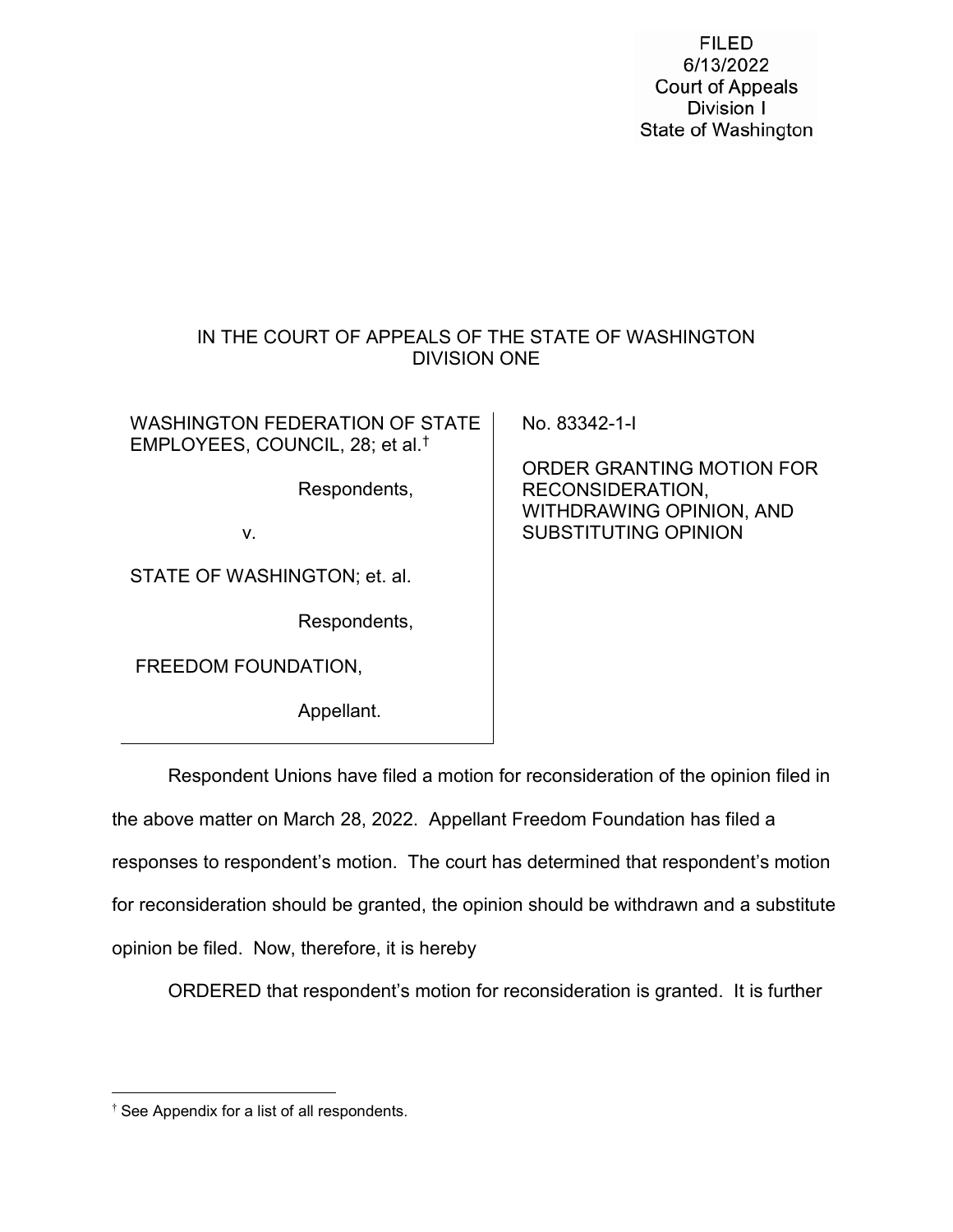No. 83342-1-I/2

ORDERED that the opinion filed on March 28, 2022, is withdrawn and a substitute opinion be filed.

Andrew, A.C.J.<br>Colum, J. Brenne, J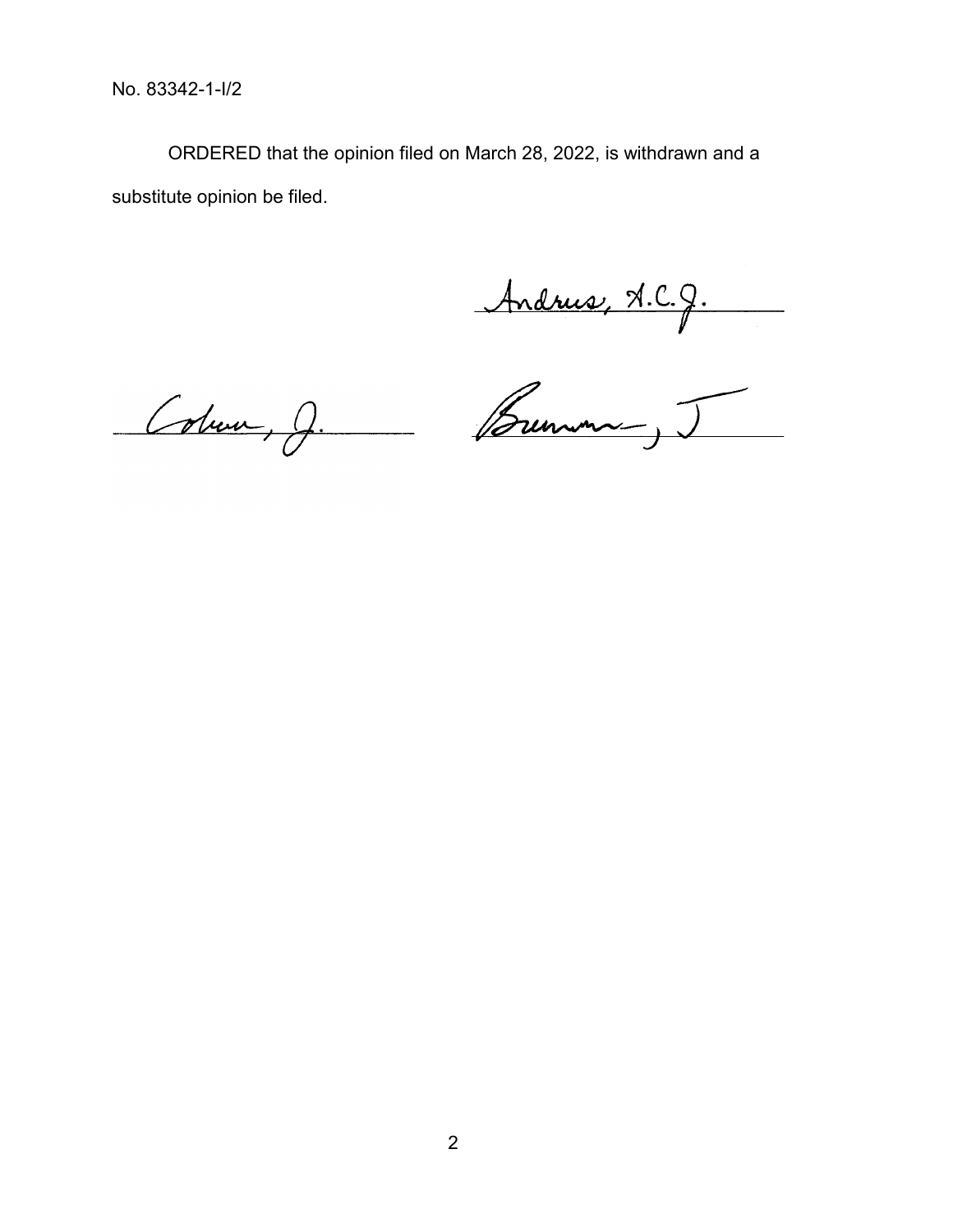### APPENDIX

### LIST OF ALL RESPONDENTS

WASHINGTON FEDERATION OF STATE EMPLOYEES, COUNCIL, 28; AMERICAN FEDERATION OF STATE COUNTY AND MUNICIPAL EMPLOYEES; WASHINGTON PUBLIC EMPLOYEES ASSOCIATION UFCW LOCAL 365; INTERNATIONAL BROTHERHOOD OF TEAMSETERS, LOCALS 117, 252, 760, 763, 690; SERVICE EMPLOYEES INTERNATIONAL UNION, LOCAL 925; WASHINGTON EDUCATION ASSOCIATION; AMERICAN FEDERATION OF TEACHERS WASHINGTON; PUBLIC SCHOOL EMPLOYEES OF WASHINGTON, SEIU LOCAL 1948; WASHINGTON NURSES ASSOCIATION, UNITED FOOD AND COMMERCIAL WORKERS, LOCAL 21, UNIVERSITY OF WASHINGTON HOUSESTAFF ASSOCIATION, AMALGAMATED TRANSIT UNION LEGISLATIVE COUNCIL OF WA, PROTEC 17, INTERNATIONAL OPERATING ENGINEERS 609, INTERNATIONAL BROTHERHOOD OF ELECTRICAL WORKERS, LOCAL 32, INTERNATIONAL BROTHERHOOD OF ELECTRICAL WORKERS, LOCAL 76, INTERNATIONAL BROTHERHOOD OF ELECTRICAL WORKERS, LOCAL 77, and SEATTLE BUILDING AND CONSTRUCTION TRADES COUNCIL, INTERNATIONAL BROTHERHOOD OF ELECTRICAL WORKERS LOCAL 46, FERRY AGENTS, SUPERVISORS, AND PROJECT ADMINISTRATORS, INTERNATIONAL UNION OF OPERATING ENGINEERS, LOCAL 302 AND GENERAL TEAMSTERS LOCAL 313, PIERCE COUNTY PROSECUTING ATTORNEY'S ASSOCIATION, OFFICE AND, PROFESSIONAL EMPLOYEES INTERNATIONAL UNION, LOCAL 8, WASHINGTON STATE COUNCIL OF FIRE FIGHTERS, PIERCE COUNTY BUILDING & CONSTRUCTION TRADES COUNCIL, INTERNATIONAL ASSOCIATION OF SHEET METAL, AIR, RAIL AND TRANSPORTATION WORKERS, WASHINGTON AND NORTHERN IDAHO DISTRICT COUNCIL OF LABORERS, and WASHINGTON STATE COUNCIL OF COUNTY AND CITY EMPLOYEES, AFSCME COUNCIL 2, STATE OF WASHINGTON; OFFICE OF FINANCIAL MANAGEMENT; DEPARTMENT OF RETIREMENT SYSTEMS; DEPARTMENT OF AGRICULTURE; ARTS COMMISSION; BLIND SERVICES; BLIND, SCHOOL; CENTER FOR CHILDHOOD DEAFNESS AND HEARING LOSS; COMMERCE; CORRECTIONS; CRIMINAL JUSTICE TRAINING COMMISSION; CONSOLIDATED TECHNOLOGY SERVICES; DEPARTMENT OF ENTERPRISE SERVICES; DEPARTMENT OF FISH & WILDLIFE; DEPARTMENT OF SOCIAL AND SERVICES; DEPARTMENT OF CHILDREN YOUTH & FAMILIES; DEPARTMENT OF ECOLOGY; EMPLOYMENT SECURITY DEPARTMENT; HEALTH; HEALTH CARE AUTHORITY; HORSE RACING COMMISSION; HUMAN RIGHTS COMMISSION; INDUSTRIAL APPEALS; OFFICE OF THE INSURANCE COMMISSIONER; DEPARTMENT OF LABOR AND INDUSTRIES; LIQUOR CONTROL BOARD; DEPARTMENT OF LICENSING; WASHINGTON'S LOTTERY; MILITARY DEPARTMENT; DEPARTMENT OF NATURAL RESOURCES; OFFICE OF ADMINISTRATIVE HEARINGS; OFFICE OF MINORITY WOMEN'S BUSINESS ENTERPRISES; RECREATION AND CONSERVATION OFFICE; PARKS; SECRETARY OF STATE; STATE PATROL; TRANSPORTATION; UTILITIES AND TRANSPORTATION COMMISSION; VETERANS AFFAIRS; AND WORKFORCE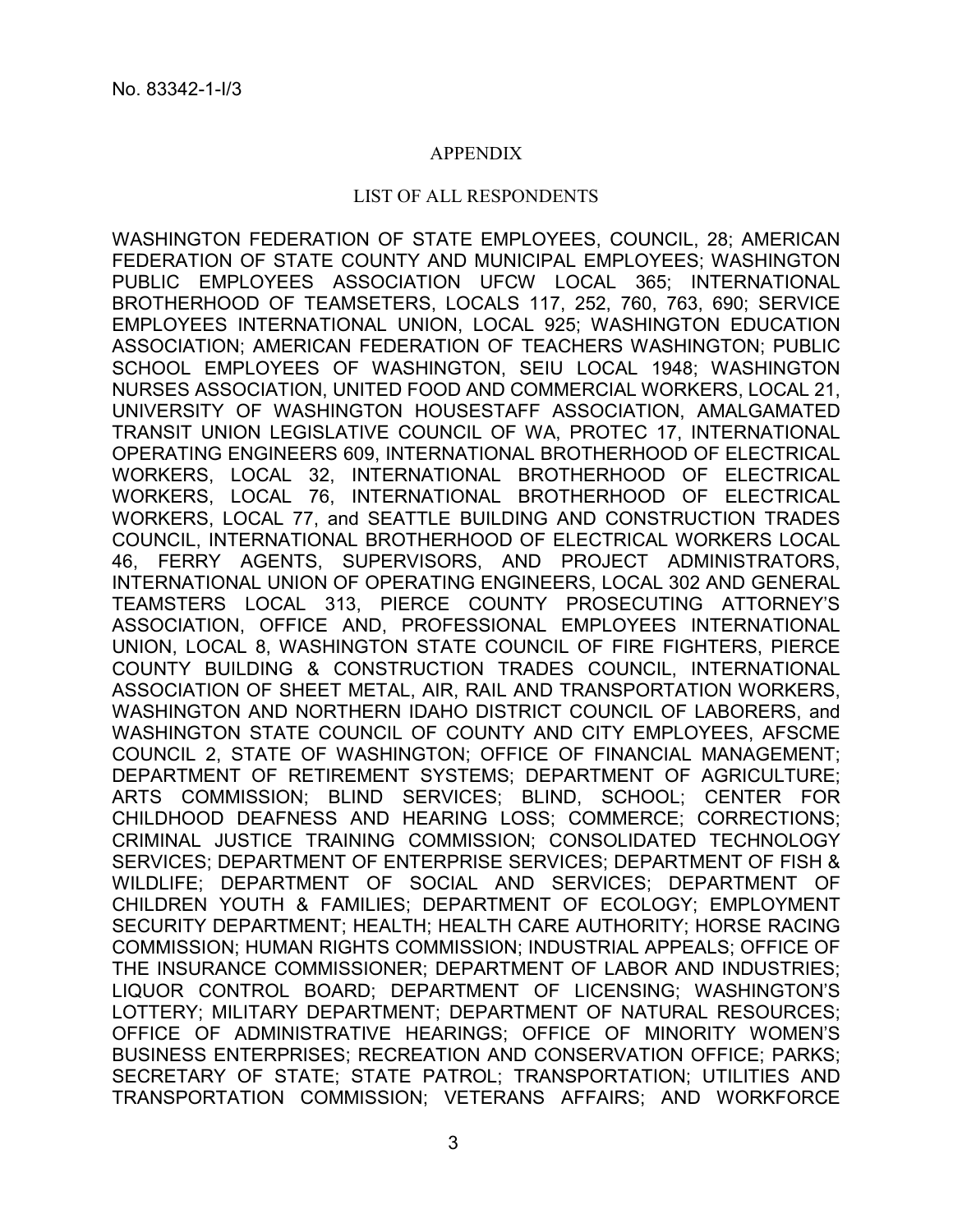TRAINING AND EDUCATION COORDINATING BOARD. DEPARTMENT OF REVENUE; LIQUOR AND CANNABIS CONTROL BOARD; OFFICE OF THE ATTORNEY GENERAL; UNIVERSITY OF =WASHINGTON; UW PHYSICIANS, UNIVERSITY OF WASHINGTON POLICE;WASHINGTON STATE UNIVERSITY; WESTERN WASHINGTON UNIVERSITY; EASTERN WASHINGTON UNIVERSITY; CENTRAL WASHINGTON UNIVERSITY; THE EVERGREEN STATE COLLEGE; BELLEVUE COLLEGE; CENTRALIA COLLEGE; EVERETT COMMUNITY COLLEGE; GREEN RIVER COMMUNITY COLLEGE; LOWER COLUMBIA COLLEGE; PENINSULA COLLEGE; SEATTLE COLLEGES DISTRICT; SHORELINE COMMUNITY COLLEGE; SOUTH PUGET SOUND COMMUNITY COLLEGE; COMMUNITY COLLEGES OF SPOKANE; TACOMA COMMUNITY COLLEGE; AND WHATCOM COMMUNITY COLLEGE; BELLEVUE COLLEGE; BIG BEND COMMUNITY COLLEGE; CASCADIA COLLEGE; CLARK COLLEGE; COLUMBIA BASIN COLLEGE; EDMONDS COMMUNITY COLLEGE; GRAYS HARBOR; HIGHLINE COLLEGE; OLYMPIC COLLEGE; PIERCE COLLEGE; SKAGIT VALLEY COLLEGE; TACOMA COMMUNITY COLLEGE; WALLA WALLA COMMUNITY COLLEGE; WENATCHEE VALLEY COLLEGE; YAKIMA VALLEY COLLEGE; RENTON TECHNICAL COLLEGE; DEPARTMENT OF CORRECTIONS; WASHINGTON STATE FERRIES;DEPARTMENT OF ENTERPRISE SERVICES, BATES TECHNICAL COLLEGE AND BELLINGHAM TECHNICAL COLLEGE; KITSAP REGIONAL LIBRARY; C-TRAN; PIERCE TRANSIT; EVERETT TRANSIT; WHATCOM TRANSIT; SPOKANE TRANSIT; JEFFERSON TRANSIT; CITY OF PULLMAN; VALLEY TRANSIT; ISLAND TRANSIT; KITSAP TRANSIT; CLALLAM TRANSIT; GRANT TRANSIT; RIVER CITIES TRANSIT, COMMUNITY TRANSIT; PACIFIC TRANSIT, GRAYS HARBOR TRANSIT; CASCADE MEDICAL CENTER; EVERGREEN HEALTH; GRAYS HARBOR COMMUNITY HOSPITAL; KITTITAS VALLEY HEALTHCARE; OCEAN BEACH HOSPITAL; PULLMAN REGIONAL HOSPITAL; SEATTLE & SKAGIT REGIONAL HEALTH; SKYLINE HOSPITAL; SNOHOMISH HEALTH DISTRICT; SPOKANE REGIONAL HEALTH DISTRICT; SPOKANE VETERANS HOME; UW MEDICINE – UNIVERSITY OF WASHINGTON MEDICAL CENTER; WALLA WALLA VETERANS HOME; WASHINGTON SOLDIERS HOME; WASHINGTON VETERANS HOME; WHATCOM COUNTY HEALTH DEPARTMENT; WHIDBEY HEALTH, LAKE WASHINGTON INSTITUTE OF TECHNOLOGY, CLOVER PARK TECHNICAL COLLEGE, the following school districts: ESD #101, ESD #112, ESD #113, PUGET SOUND ESD 121(RENTON), ABERDEEN SD #5, ADNA SD #226, ALMIRA SD #17, ANACORTES SD #103, ARLINGTON SD #16, ASOTINANATONE SD #420, AUBURN SD #408, BAINBRIDGE ISLAND SD #303, BATTLE GROUND SD #119, BELLEVUE SD #405, BELLINGHAM SD #501, BETHEL SD #403, BLAINE SD #503, BREMERTON SD #100-C, BREWSTER SD #111, BRIDGEPORT SD #75, BRINNON SD #46, BURLINGTON EDISON SD #100, CAMAS SD #117, CAPE FLATTERY SD #401, CASCADE SD #228, CASHMERE SD #222, CASTLE ROCK SD #401, CENTERVILLE SD #215, CENTRAL KITSAP SD #401, CENTRAL VALLEY SD #356, CENTRALIA SD #401, CHEHALIS SD #302, CHENEY SD #360, CHEWELAH SD #36, CHIMACUM SD #49, CLARKSTON SD #J 250-185, CLE ELUM-ROSLYN SD #404, CLOVER PARK SD #400, COLFAX SD #300, COLLEGE PLACE SD #250, COLTON SD #306, COLUMBIA (STEV) SD #206, COLUMBIA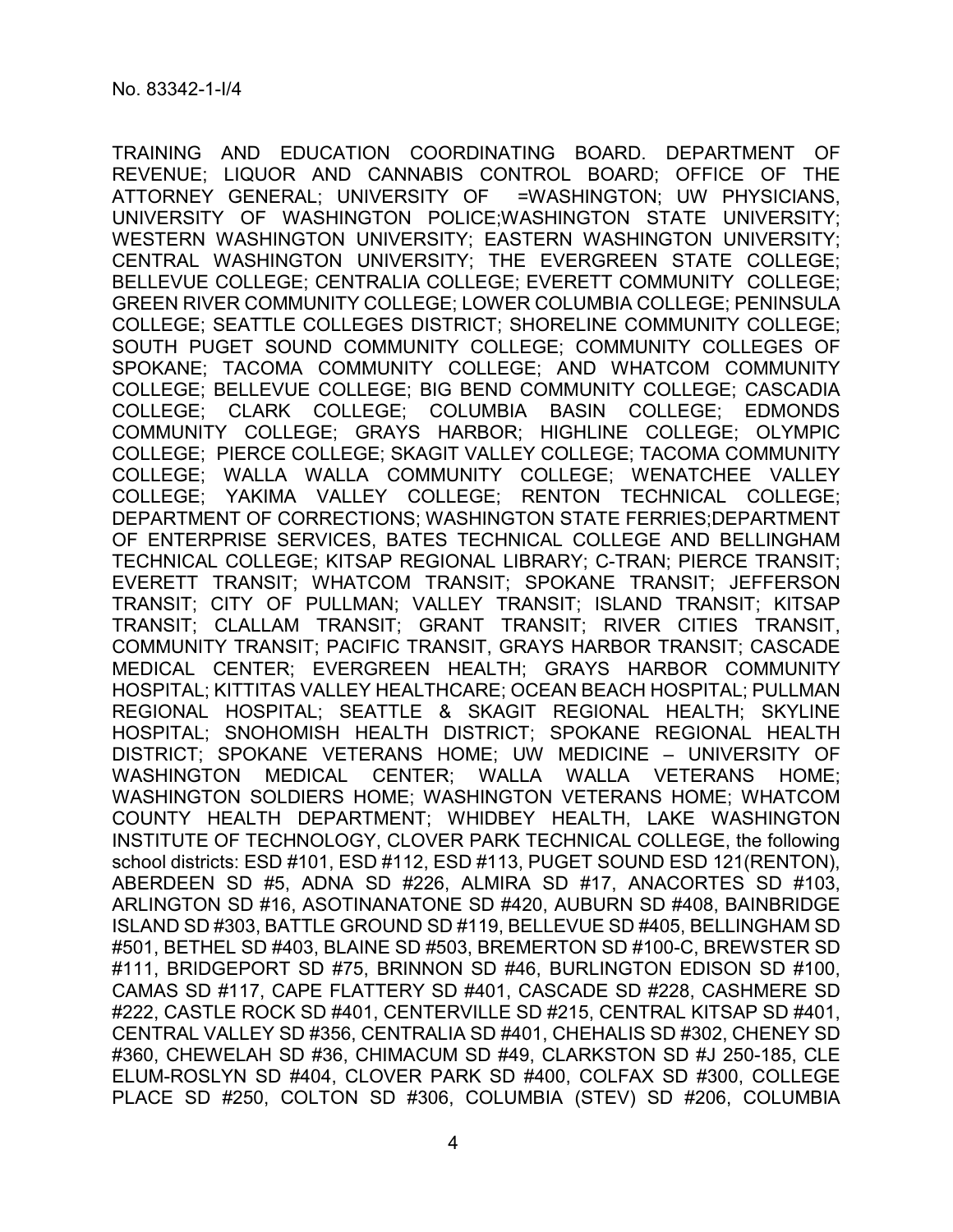(WALLA) SD #400, COLVILLE SD #115, CONCRETE SD #11, CONWAY SD #317, COSMOPOLIS SD #99, COUPEVILLE SD #204, CRESCENT SD #313, CRESTON SD #073, CUSICK SD #59, DAMMAN SD #7, DARRINGTON SD #330, DAVENPORT SD #207, DAYTON SD #2, DEER PARK SD #414, DIERINGER SD #343, EAST VALLEY SPOKANE SD #361, EAST VALLEY YAKIMA SD #90, EASTMONT SD #206, EASTON SD #28, EATONVILLE SD #404, EDMONDS SD #15, ELLENSBURG SD #401, ELMA SD #68, ENDICOTT SD #308, ENTIAT SD #127, ENUMCLAW SD #216, EPHRATA SD #165, EVERETT SD #2, EVERGREEN (CLARK) SD #114, EVERGREEN (STEVENS) SD #205, FEDERAL WAY SD #210, FERNDALE SD #502, FIFE SD #417, FINLEY SD #53, FRANKLIN PIERCE SD #402, FREEMAN SD #358, GARFIELD SD #302, GOLDENDALE SD #404, GRAND COULEE DAM SD #301J, GRANDVIEW SD #116- 200, GRANGER SD #204, GRANITE FALLS SD #332, GRAPEVIEW SD #54, GREAT NORTHERN SD #312, GREEN MOUNTAIN SD #103, GRIFFIN SD #324, HARRINGTON SD #204, HIGHLAND SD #203, HIGHLINE SD #401, HOCKINSON SD #98, HOOD CANAL SD #404, HOQUIAM SD #28, INCHELIUM SD #70, ISSAQUAH SD #411, KAHLOTUS SD 56, KALAMA SD #402, KELLER SD #3, KELSO SD #458, KENNEWICK SD #17, KENT SD #415, KETTLE FALLS SD #212, KIONA BENTON SD #52, KITTITAS SD #403, KLICKITAT SD #402, LA CENTER SD #101, LA CONNER SD #311, LACROSSE SD #126, LAKE CHELAN SD #129, LAKE QUINAULT SD #97, LAKE STEVENS SD #4, LAKE WASHINGTON SD #414, LAKEWOOD SD #306, LAMONT SD #264, LIBERTY SD #362, LIND SD #158, LONGVIEW SD #122, LOON LAKE SD #183, LOPEZ ISLAND SD #144, LYLE SD #406, LYNDEN SD #504, MABTON SD #120, MANSFIELD SD #207, MANSON SD #19, MARY M KNIGHT SD #311, MARY WALKER SD #207, MARYSVILLE SD #25, MC CLEARY SD #65, MEAD SD #354, MEDICAL LAKE SD #326, MERCER ISLAND SD #400, MERIDIAN SD #505, METHOW VALLEY SD #350, MONROE SD #103, MONTESANO SD #66, MORTON SD #214, MOSES LAKE SD #161, MOSSYROCK SD #206, MOUNT ADAMS SD #209, MOUNT BAKER SD #507, MOUNT PLEASANT SD #29-93, MOUNT VERNON SD #320, MUKILTEO SD #6, NACHES VALLEY SD #3, NAPAVINE SD #14, NASELLE GRAYS RIVER VALLEY SD #155, NESPELEM SD #14, NEWPORT SD #56-415, NINE MILE FALLS SD #325, NOOKSACK VALLEY SD #506, NORTH BEACH SD #64, NORTH FRANKLIN SD #J51- 162, NORTH KITSAP SD #400, NORTH MASON SD #403, NORTH RIVER SD #200, NORTH THURSTON SD #3, NORTHPORT SD #211, NORTHSHORE SD #417, OAK HARBOR SD #201, OAKVILLE SD #400, OCEAN BEACH SD #101, OCOSTA SD #172, ODESSA SD #105-157-166J, OKANOGAN SD #105, OLYMPIA SD #111, OMAK SD #19, ONALASKA SD #300, ONION CREEK SD #30, ORCAS ISLAND SD #137, ORIENT SD #65, ORONDO SD #13, OROVILLE SD #410, ORTING SD #344, OTHELLO SD #147-163-55, PALOUSE SD #301, PASCO SD #1, PATEROS SD #122, PE ELL SD #301, PENINSULA SD #401, PIONEER SD #402, POMEROY SD #110, PORT ANGELES SD #121, PORT TOWNSEND SD #50, PRESCOTT SD #402-37, PROSSER SD #116, PULLMAN SD #267, PUYALLUP SD #3, QUEETS-CLEARWATER SD #20, QUILCENE SD #48, QUILLAYUTE VALLEY SD #402, QUINCY SD #144-101, RAINIER SD #307, RAYMOND SD #116, REARDANEDWALL SD #9, RENTON SD #403, REPUBLIC SD #309, RICHLAND SD #400, RIDGEFIELD SD #122, RITZVILLE SD #160- 67, RIVERSIDE SD #416, RIVERVIEW SD #407, ROCHESTER SD #401, ROSALIA SD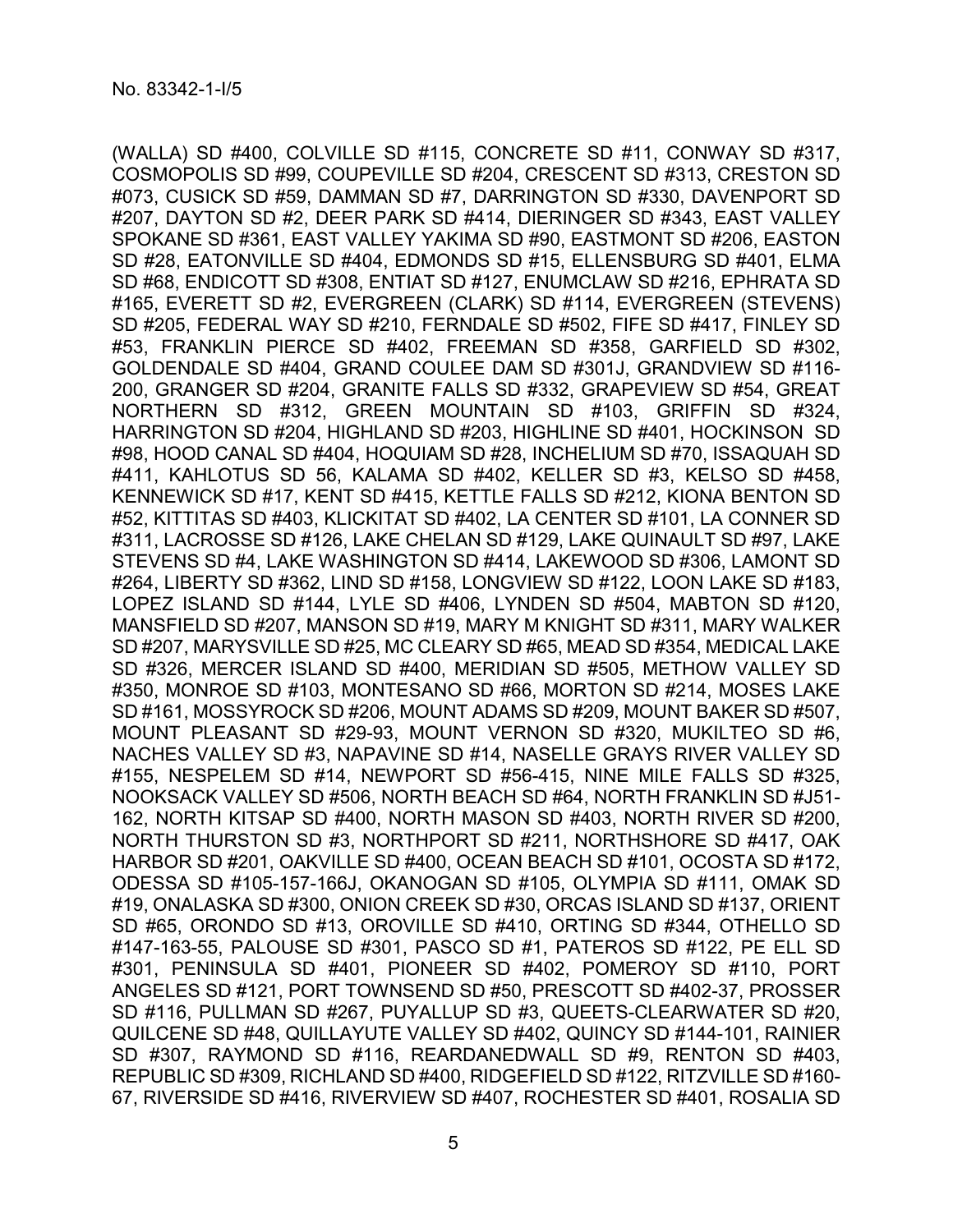#320, ROYAL SD #160, SAN JUAN ISLAND SD #149, SEATTLE SD #1, SEDRO WOOLLEY SD #101, SELAH SD #119, SELKIRK SD #70, SEQUIM SD #323, SHELTON SD #309, SHORELINE SD #412, SKYKOMISH SD #404, SNOHOMISH SD #201, SNOQUALMIE VALLEY SD #410, SOAP LAKE SD #156, SOUTH BEND SD #118, SOUTH KITSAP SD #402, SOUTH WHIDBEY SD #206, SOUTHSIDE SD #42, SPOKANE SD #81, SPRAGUE SD #8, STANWOOD-CAMANO SD #401, STEILACOOM HISTORICAL SD #1, STEVENSON-CARSON SD #303, SULTAN SD #311, SUMNER-BONNEY LAKE SD #320, SUNNYSIDE SD #201, TACOMA SD #10, TAHOLAH SD #77, TAHOMA SD #409, TEKOA SD #265, TENINO SD #402, THORP SD #400, TOLEDO SD #237, TONASKET SD #404, TOPPENISH SD #202, TOUCHET SD #300, TOUTLE LAKE SD #130, TUKWILA SD #406, TUMWATER SD #33, UNION GAP SD #2, UNIVERSITY PLACE SD #83, VALLEY SD #070, VANCOUVER SD #37, VASHON ISLAND SD #402, WAHKIAKUM SD #200, WAHLUKE SD #73, WAITSBURG SD #401, WALLA WALLA SD #140, WAPATO SD #207, WARDEN SD #146-161, WASHOUGAL SD #112-6, WASHTUCNA SD #109-43, WATERVILLE SD #209, WELLPINIT SD 49, WENATCHEE SD #246, WEST VALLEY (SPOK) #363, WEST VALLEY (YAK) SD #208, WHITE PASS SD #303, WHITE RIVER SD #416, WHITE SALMON SD #405, WILBUR SD #200, WILLAPA VALLEY SD #160, WILSON CREEK SD #167-202, WINLOCK SD #232, WISHKAH VALLEY SD #117, WISHRAM SD #94, WOODLAND SD #404, YAKIMA SD #7, YELM SD #2, ZILLAH SD #205, SEATTLE PUBLIC SCHOOLS FOR LOCAL 609, WA STATE PRINTER, KING COUNTY, PIERCE COUNTY, GRAYS HARBOR COUNTY, SPOKANE COUNTY, CITIES OF SEATTLE, TACOMA, AUBURN, KENT, REDMOND, BLACK DIAMOND, LAKE FOREST PARK, WOODINVILLE, GIG HARBOR, BLACK DIAMOND, ELMA, QUINCY, SNOHOMISH, TUMWATER, WINLOCK, FIFE, SEATTLE HOUSING AUTHORITY, SCORE, TACOMA-PIERCE COUNTY HEALTH DEPARTMENT, TACOMA-PIERCE COUNTY HUMANE SOCIETY, TOWN OF STEILACOOM, WASHINGTON STATE CONVENTION CENTER, WATER DISTRICT 125, WOODLAND PARK ZOO, SNOHOMISH COUNTY PUD, KING COUNTY HOUSING AUTHORITY, BENTON COUNTY PUBLIC UTILITY DISTRICT, CHELAN COUNTY PUBLIC UTILITY DISTRICT, CLALLAM COUNTY PUBLIC UTILITY DISTRICT, CLARK COUNTY PUBLIC UTILITY DISTRICT, FRANKLIN COUNTY PUBLIC UTILITY DISTRICT, GRAYS HARBOR COUNTY PUBLIC UTILITY DISTRICT, JEFFERSON COUNTY PUBLIC UTILITY DISTRICT, KITTITAS COUNTY PUBLIC UTILITY DISTRICT, KLICKITAT COUNTY PUBLIC UTILITY DISTRICT, LEWIS COUNTY PUBLIC UTILITY DISTRICT, MASON COUNTY PUBLIC UTILITY DISTRICT NO. 1, MASON COUNTY PUBLIC UTILITY DISTRICT, NO. 3, OKANOGAN COUNTY PUBLIC UTILITY DISTRICT, PACIFIC COUNTY PUBLIC UTILITY DISTRICT, PEND OREILLE COUNTY PUBLIC UTILITY DISTRICT, SKAGIT COUNTY PUBLIC UTILITY DISTRICT, THURSTON COUNTY PUBLIC UTILITY DISTRICT, ENERGY NORTHWEST, SEATTLE CITY LIGHT, KING COUNTY METRO, SOUND TRANSIT, , LAKEHAVE UTILITY DISTRICT, CITY OF SUMNER, CITY OF BUCKLEY, VASHON WATER DISTRICT 19, METROPOLITAN PARK DISTRICT OF TACOMA, MASON COUNTY, KITSAP COUNTY, EVERGREEN HOSPITAL, WASHINGTON STATE FERRIES AND PORT OF SEATTLE, ABERDEEN FIRE DEPARTMENT, BAINBRIDGE ISLAND FIRE DEPARTMENT, BENTON COUNTY FIRE DISTRICT 1, BENTON COUNTY FIRE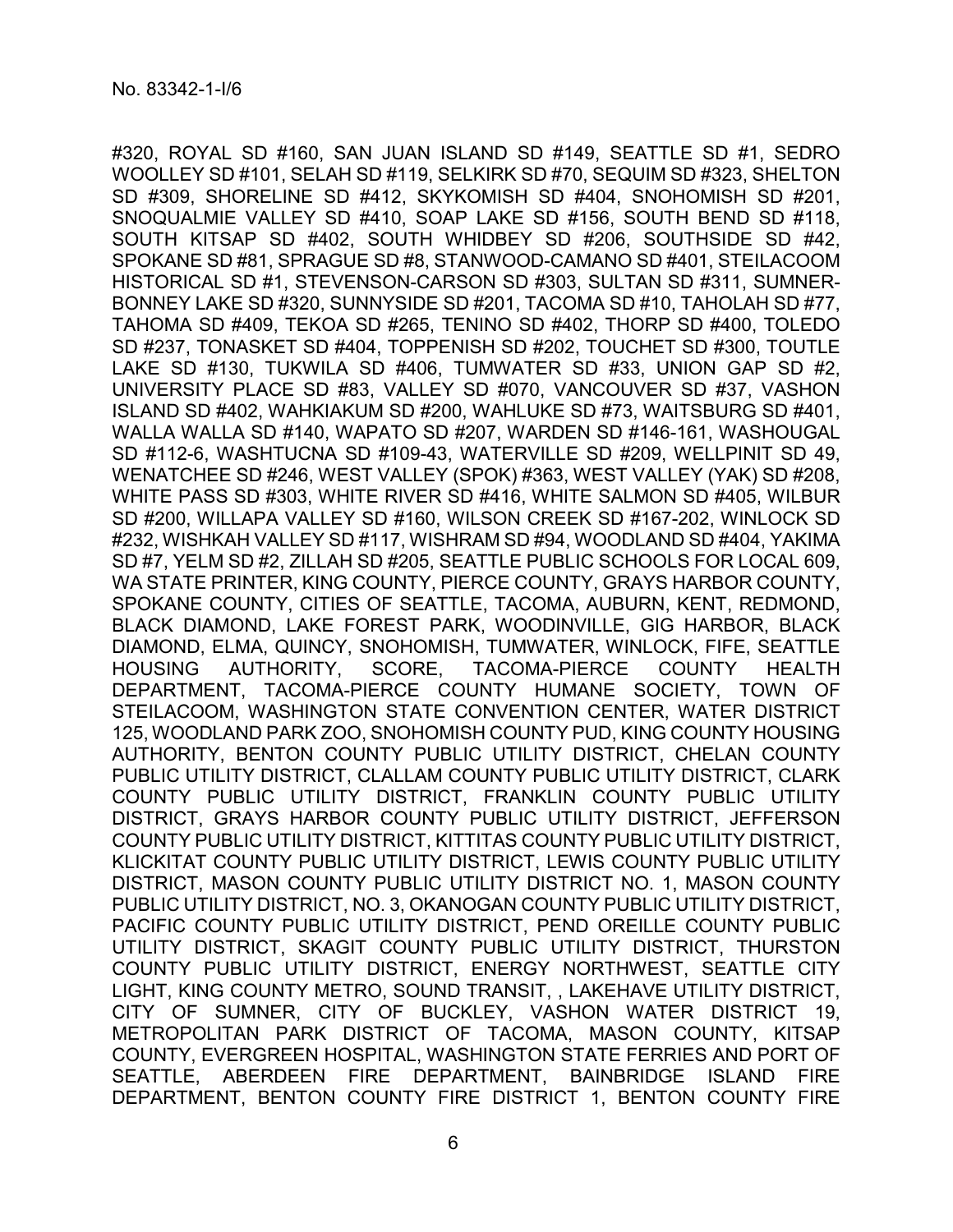DISTRICT 4, BENTON COUNTY FIRE PROTECTION DISTRICT 2, BENTON COUNTY FIRE DISTRICT 6, BREMERTON FIRE DEPARTMENT, BREMERTON HOUSING AUTHORITY, CAMAS-WASHOUGAL FIRE DEPARTMENT, CENTRAL KITSAP FIRE AND RESCUE, CENTRAL PIERCE FIRE & RESCUE - PIERCE COUNTY FIRE DISTRICT 6, CHEHALIS FIRE DEPARTMENT, CHELAN COUNTY FIRE DISTRICT 7, CHELAN-DOUGLAS HEALTH DISTRICT, CITY OF ABERDEEN, CITY OF ALGONA, CITY OF BOTHELL, CITY OF CHENEY, CITY OF CLARKSTON, CITY OF COLLEGE PLACE, CITY OF EDMONDS, CITY OF ELLENSBURG, CITY OF KENNEWICK, CITY OF KIRKLAND, CITY OF MERCER ISLAND, CITY OF MOSES LAKE, CITY OF MUKILTEO, CITY OF ORTING, CITY OF PASCO, CITY OF PORT ANGELES, CITY OF REDMOND, CITY OF RICHLAND, CITY OF SNOQUALMIE, CITY OF SPOKANE, CITY OF SPOKANE VALLEY, CITY OF SUNNYSIDE, CITY OF TUKWILA, CITY OF WENATCHEE, CLALLAM COUNTY FIRE DISTRICT 3, CLARK COUNTY FIRE AND RESCUE, CLARK COUNTY FIRE DISTRICT 3, CLARK COUNTY FIRE DISTRICT 6, COLUMBIA COUNTY FIRE DISTRICT 3, COWLITZ 2 FIRE AND RESCUE, COULEE CITY FIRE DEPARTMENT, COWLITZ COUNTY FIRE DISTRICT 5, COWLITZ COUNTY FIRE DISTRICT 6, DOUGLAS COUNTY FIRE DISTRICT 2, DUPONT FIRE DEPARTMENT, DUVALLKING COUNTY FIRE PROTECTION DISTRICT 45, EAST COUNTY FIRE AND RESCUE, EAST JEFFERSON FIRE AND RESCUE, EAST PIERCE FIRE AND RESCUE, ELLENSBURG LIBRARY, FRANKLIN COUNTY FIRE DISTRICT 3, GIG HARBOR FIRE & MEDIC ONE / PIERCE COUNTY FIRE DISTRICT 5, GRAHAM FIRE AND RESCUE / PIERCE COUNTY FIRE PROTECTION DISTRICT 21, GRANDVIEW FIRE DEPARTMENT, GRANT COUNTY FIRE DISTRICT 3, GRAYS HARBOR FIRE DISTRICT 7, GRAYS HARBOR FIRE DISTRICT 2, GRAYS HARBOR FIRE DISTRICT 5, HANFORD FIRE DEPARTMENT, HOQUIAM FIRE DEPARTMENT, KEY PENINSULA FIRE DEPARTMENT / PIERCE COUNTY FIRE DISTRICT 16, KING COUNTY FIRE DISTRICT 20 , KING COUNTY FIRE DISTRICT 27, KING COUNTY SHERRIFF'S OFFICE, KITSAP PUBLIC HEALTH DISTRICT, KITTITAS COUNTY, KLICKITAT COUNTY EMS DISTRICT 1, LACEY FIRE DISTRICT 3, LEWIS COUNTY FIRE DISTRICT 6, LEWIS COUNTY MEDIC ONE, LONGVIEW FIRE DEPARTMENT, MARYSVILLE FIRE DISTRICT, MASON COUNTY EMERGENCY COMMUNICATIONS (MACECOM), MASON COUNTY FIRE DEPARTMENT 4, MASON COUNTY FIRE DEPARTMENT 5, PIERCE COUNTY FIRE DISTRICT 27, MCNEIL ISLAND FIRE DEPARTMENT, MONTESANO FIRE DEPARTMENT, NORTH COUNTRY EMERGENCY MEDICAL SERVICE, NORTH KITSAP FIRE AND RESCUE, NORTH MASON REGIONAL FIRE AUTHORITY, NORTHSHORE FIRE DEPARTMENT, OCEAN SHORES FIRE DEPARTMENT, OKANOGAN COUNTY FIRE DISTRICT 6, OLYMPIA FIRE DEPARTMENT, PACIFIC COUNTY FIRE DISTRICT 1, PIERCE COUNTY HOUSING AUTHORITY, PORT LUDLOW FIRE & RESCUE, POULSBO FIRE DEPARTMENT, QUILCENE FIRE RESCUE AKA JEFFERSON COUNTY FIRE PROTECTION DISTRICT 2, RAYMOND FIRE DEPARTMENT, RENTON REGIONAL FIRE AUTHORITY, RIVERSIDE FIRE AUTHORITY, SAMARITAN HEALTHCARE, SAN JUAN ISLAND EMS AND MEDEVAC, SHORELINE FIRE DEPARTMENT, SKAMANIA COUNTY EMERGENCY MEDICAL SERVICES, SNOHOMISH COUNTY FIRE DISTRICT 4, SNOHOMISH COUNTY FIRE DISTRICT 7, SOUTH BAY FIRE DISTRICT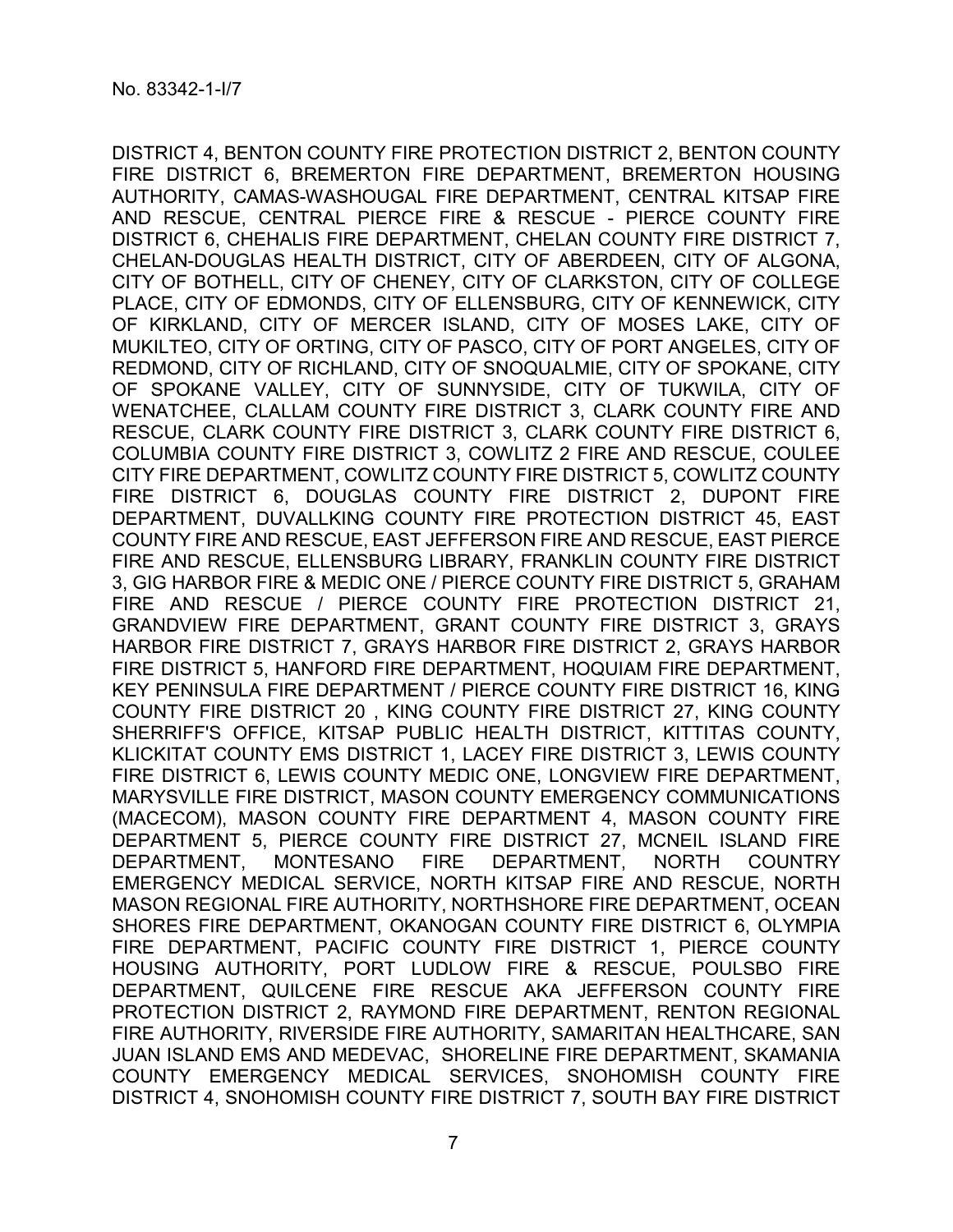8, SOUTH BEACH REGIONAL FIRE AUTHORITY, SOUTH KITSAP FIRE AND RESCUE, SOUTH PIERCE FIRE AND RESCUE, SOUTH SNOHOMISH COUNTY FIRE & RESCUE, SPOKANE COUNTY FIRE DISTRICT 10, SPOKANE COUNTY FIRE DISTRICT 8, SPOKANE COUNTY FIRE DISTRICT 9, SPOKANE INTERNATIONAL AIRPORT, STEVENS COUNTY FIRE PROTECTION DISTRICT 1, TACOMA HOUSING AUTHORITY, THURSTON COUNTY FIRE DISTRICT 4, RAINIER FIRE DEPARTMENT, THURSTON COUNTY FIRE DISTRICT 9, MCLANE FIRE DEPARTMENT, TULALIP BAY FIRE DEPARTMENT, SNOHOMISH COUNTY FIRE PROTECTION, DISTRICT 15, TUMWATER FIRE & EMERGENCY MEDICAL SERVICES, VANCOUVER FIRE DEPARTMENT, WALLA WALLA COUNTY FIRE DISTRICT 4, WALLA WALLA COUNTY FIRE DISTRICT 5, WASHINGTON STATE FERRIES, WEST BENTON FIRE & RESCUE, WEST PIERCE FIRE AND RESCUE, WEST THURSTON REGIONAL FIRE AUTHORITY, WILLAPA HARBOR HOSPITAL, WOODINVILLE FIRE AND RESCUE, YAKIMA COUNTY FIRE DISTRICT #4 / EAST VALLEY FIRE DEPARTMENT, YAKIMA HEALTH DISTRICT, NORTH SHORE SCHOOL DISTRICT, SNOHOMISH COUNTY, ROZA IRRIGATION DISTRICT, SUNNYSIDE VALLEY IRRIGATION DISTRICT, YAKIMA-TIETON IRRIGATION DISTRICT, AND CLARK COUNTY PUBLIC HEALTH.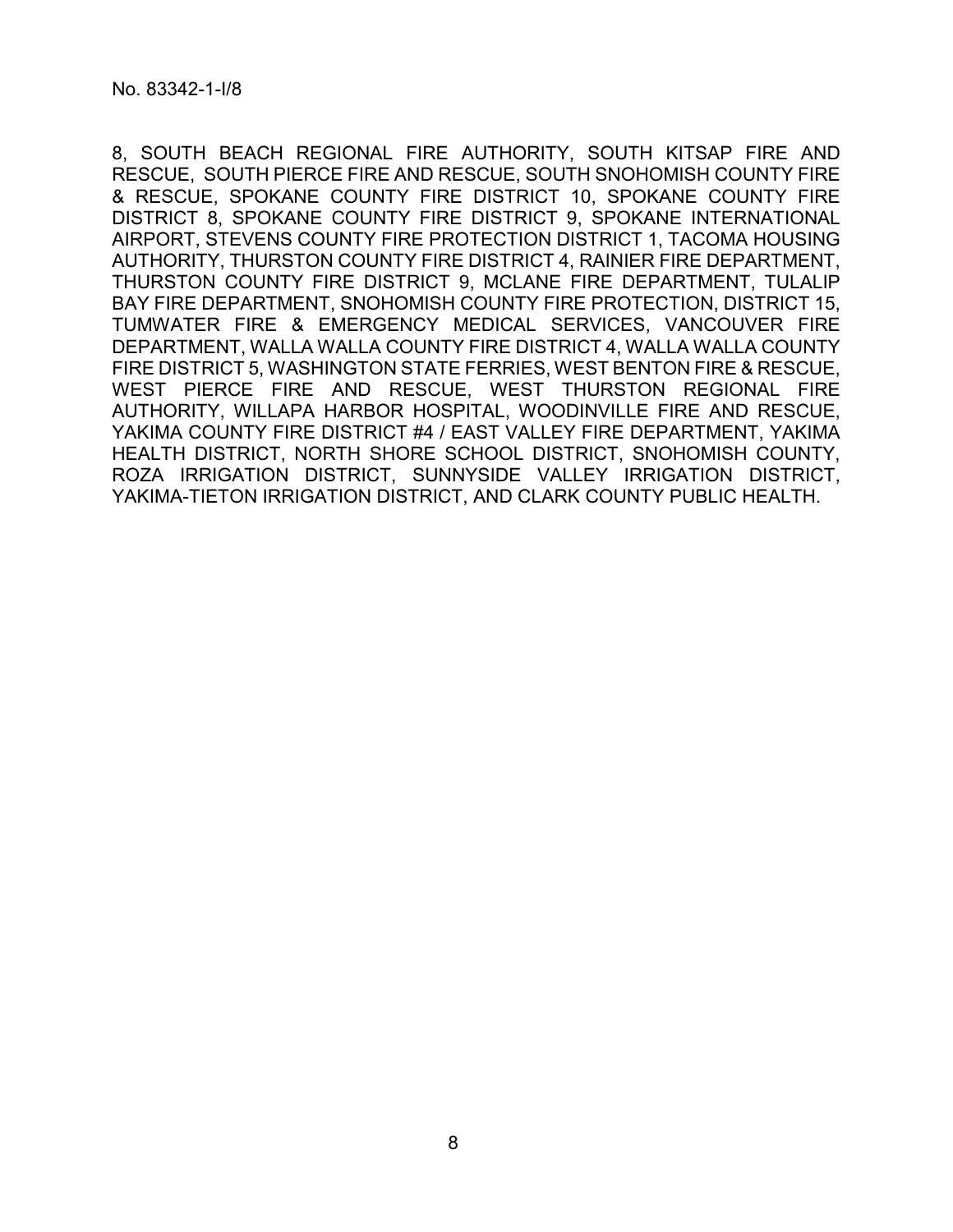**FILED** 6/13/2022 **Court of Appeals** Division I State of Washington

# IN THE COURT OF APPEALS FOR THE STATE OF WASHINGTON

WASHINGTON FEDERATION OF STATE EMPLOYEES, COUNCIL, 28; et al.[†](#page-8-0)

Respondents,

v.

STATE OF WASHINGTON; et. al.

Respondents,

FREEDOM FOUNDATION,

Appellant.

No. 83342-1-I

DIVISION ONE

PUBLISHED OPINION

ANDRUS, A.C.J. — The Freedom Foundation (Foundation) appeals the entry of a permanent injunction precluding the State of Washington from disclosing the names, birthdates, work addresses, and work emails of public employees who have certified to their union or to the State that they or a family member are survivors of domestic violence, sexual assault, stalking, or harassment. The Foundation contends no public employee has a constitutional right to prevent the State from disclosing this information under the Public Records Act (PRA).<sup>[1](#page-8-1)</sup>

Citations and pin cites are based on the Westlaw online version of the cited material.

<span id="page-8-0"></span> <sup>†</sup> See Appendix for a list of all respondents.

<span id="page-8-1"></span><sup>1</sup> Ch. 42.56 RCW.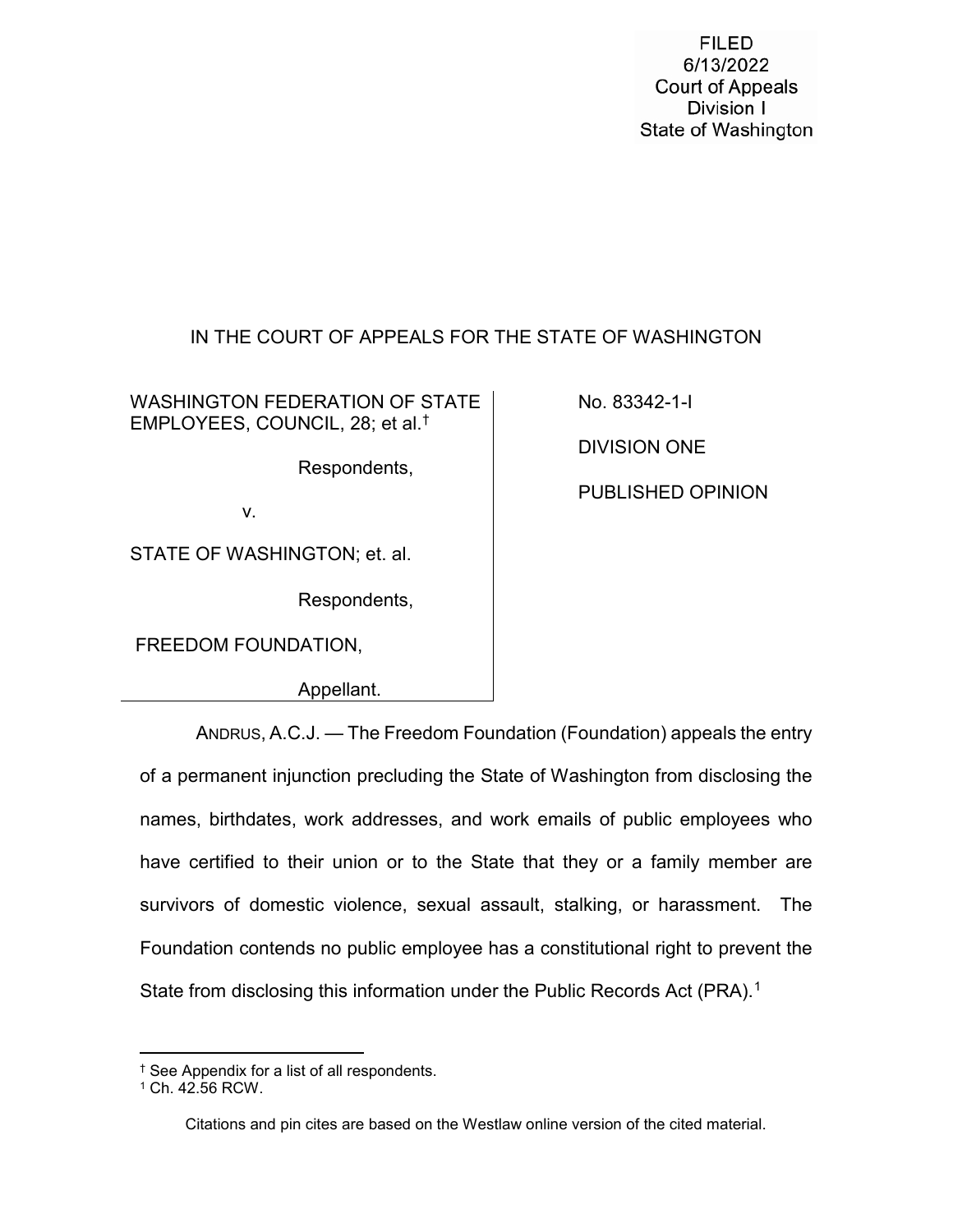We reject the Foundation's argument and conclude that public employees who are survivors, or whose immediate family members are survivors, of domestic violence, sexual assault, stalking, or harassment have a substantive due process right to personal security and bodily integrity. This constitutional right precludes the State from disclosing their name and physical work location or work contact information when doing so presents a substantial likelihood that the employee's physical safety or the safety of that employee's family member would be in danger.

Under RCW 42.56.540, however, injunctive relief is only appropriate when an individual can establish substantial and irreparable harm from the disclosure of protected information. The record before the trial court is insufficient to establish an individualized risk of bodily harm to the over 1,000 employees on whose behalf the Unions sought injunctive relief. Accordingly, we reverse the order granting summary judgment to the Unions, reverse the permanent injunction, and remand to the trial court to determine the most appropriate method of conducting this individualized risk assessment as required by RCW 42.56.540.

#### FACTS

The Foundation is a nonprofit organization that seeks to promote "individual liberty, free enterprise, and limited, accountable government." One focus of the Foundation's mission is to inform public employees of their right to opt out of union membership. To identify, and directly contact, members of its public employee audience, the Foundation sent several PRA requests to hundreds of public entities seeking, among other things, employees' full name, full birthdate, job title, work email address, employer, and duty station address.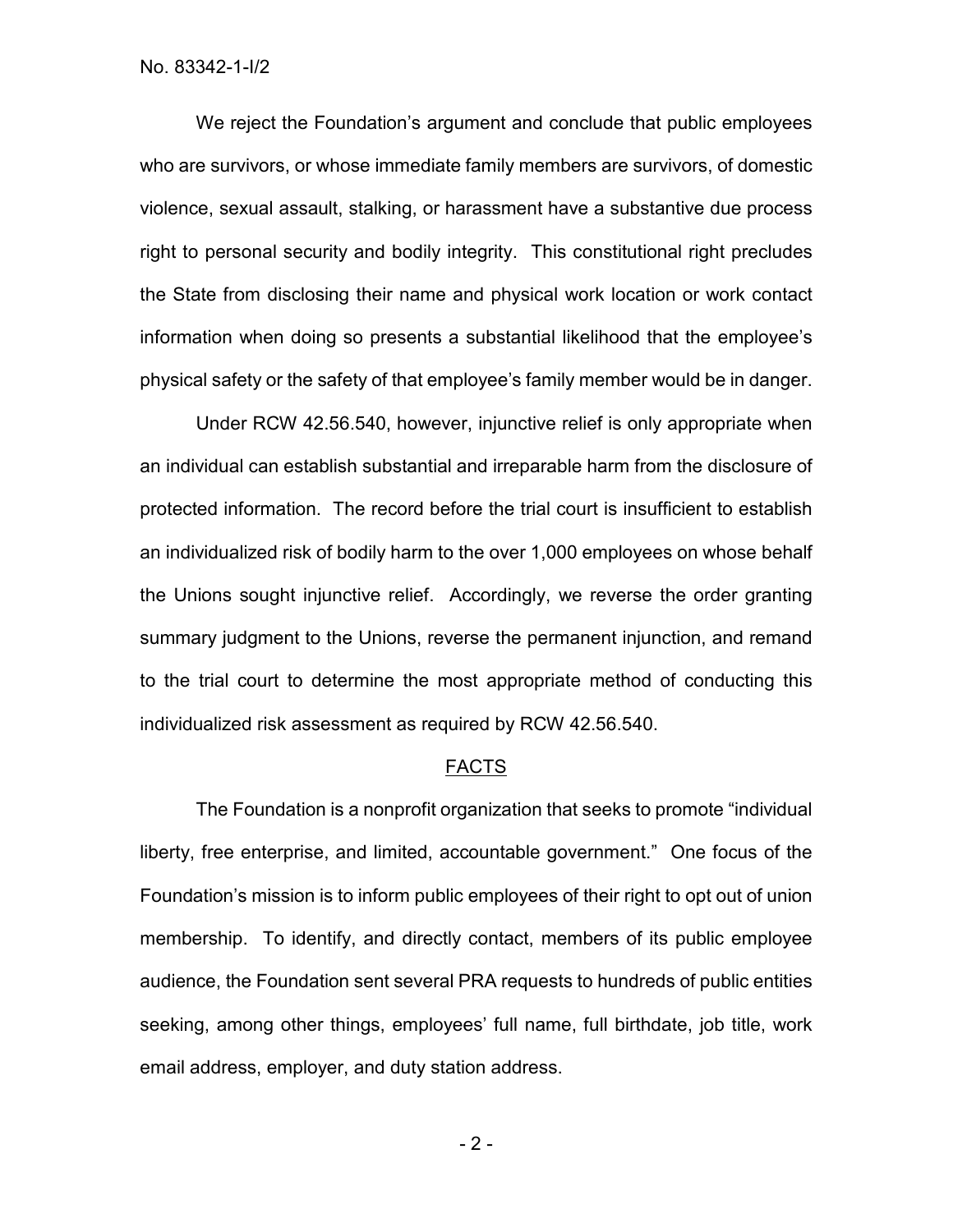On December 18, [2](#page-10-0)019, several labor organizations<sup>2</sup> (the Unions) filed a complaint against multiple state agencies, universities, and community colleges, asserting that the release of the personal information of survivors of domestic violence, stalking, and sexual assault would violate their constitutional rights, making the requested information exempt under RCW 42.56.070(1). That same day, the Unions obtained an ex parte temporary restraining order, prohibiting the named agencies from releasing information to the Foundation until a hearing could be held on the Unions' motion for preliminary injunctive relief.

On December 23, 2019, the Unions filed an amended complaint, naming additional unions as plaintiffs and filed a motion for a preliminary injunction. The Foundation opposed the injunction. After a hearing on December 27, 2019, the trial court preliminarily enjoined the named public entities from "releasing or disclosing the names, birthdates, duty station/location and work email" of the certain public employees deemed to be "protected employees." The trial court defined the "protected employees" as any public employee who provided DRS or their union specified documentation evidencing their status or the status of a family member as a survivor of domestic violence, sexual assault or stalking.<sup>3</sup>

<span id="page-10-0"></span> $2$  The original group consisted of four unions, but was later amended to include more than 30 labor organizations.

<span id="page-10-1"></span> $3$  The court held that the documentation had to consist of (a) a police report indicating the employee or their family member was the victim of domestic violence, sexual assault, or stalking; (b) a court order protecting the employee or their family member from the perpetrator of domestic violence, sexual assault, or stalking; (c) documentation from a domestic violence advocate, attorney, clergy member, or medical professional, attesting to the fact that the public employee or a member of their family sought assistance to address domestic violence, sexual assault or stalking; (d) a written statement from the public employee attesting to their status or that of a family member as a survivor of domestic violence, sexual assault, or stalking; or (e) a court-issued temporary protection order or anti-harassment order.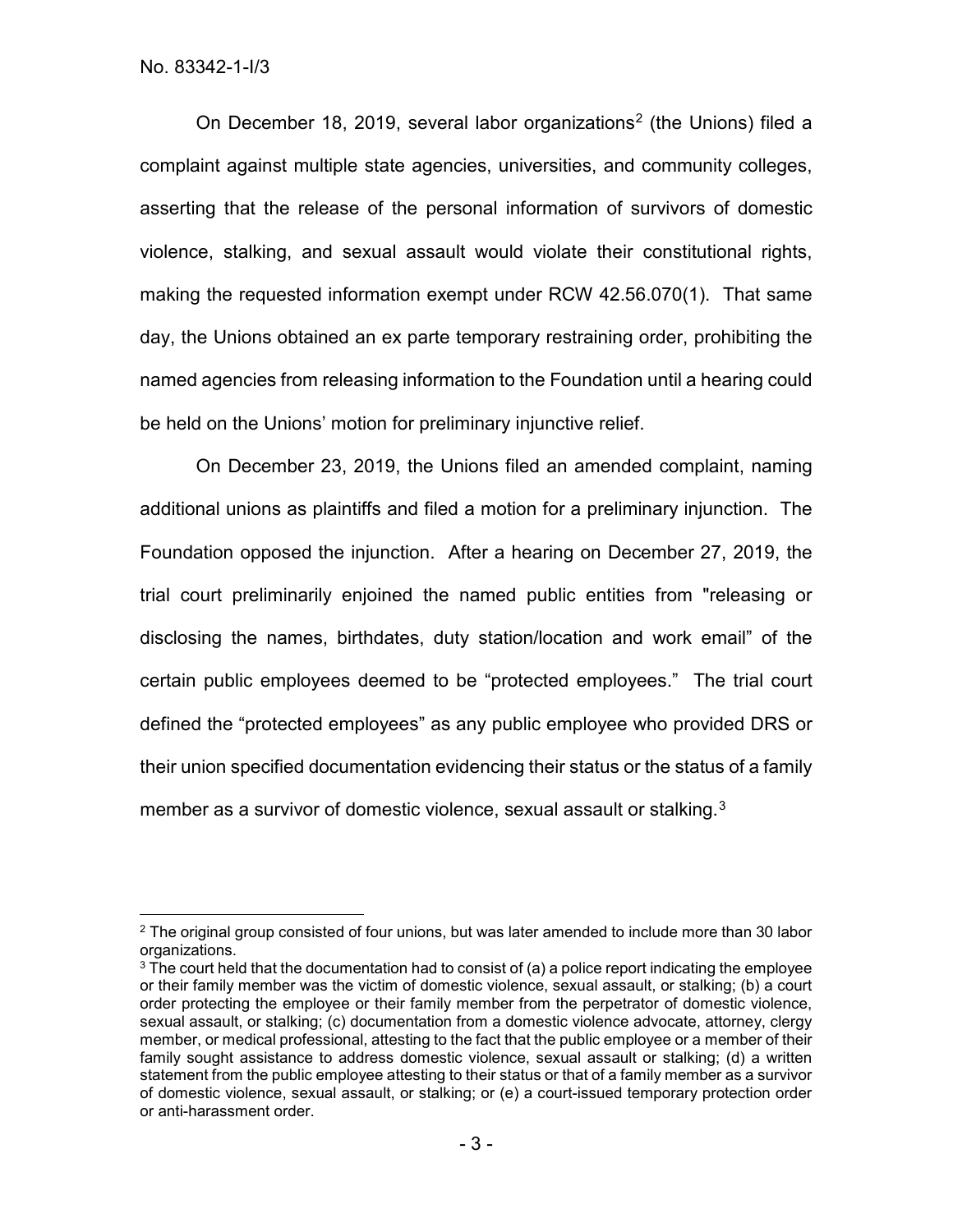The court found that disclosure would violate these protected employees' rights of privacy under the constitutions of Washington State and the United States "because their personal bodily security and lives would be jeopardized by the release of their names linked with their birthdates, work title and work location" and therefore would violate RCW 42.56.070(1). To give the public entities time to identify their "protected employees," the trial court enjoined the disclosure of any names, birthdates, duty station or work locations, and work emails of any public employee represented by the Unions until March 31, 2020. The court required the Unions and the public entities to file status reports on their efforts to identify the protected employees by February 25, 2020, and it set a status hearing for March 6, 2020.

Shortly after the court entered the preliminary injunction, the Unions learned that the Foundation had sent PRA requests to additional local and state agencies, seeking the same personal information covered by the preliminary injunction. Because the recipients of these requests were not named in the lawsuit, the Unions filed a second amended complaint to add them as named defendants and moved to extend the preliminary injunction to them. The trial court granted the Unions' motion.

On January 15, 2020, the Foundation sent PRA requests to another 300 state and local agencies who were not yet parties to the litigation, seeking the same information. When the Unions learned of these PRA requests, they amended their complaint a third, fourth, and fifth time on January 28, February 02, and February 28, 2020, respectively, to add these agencies as named defendants

- 4 -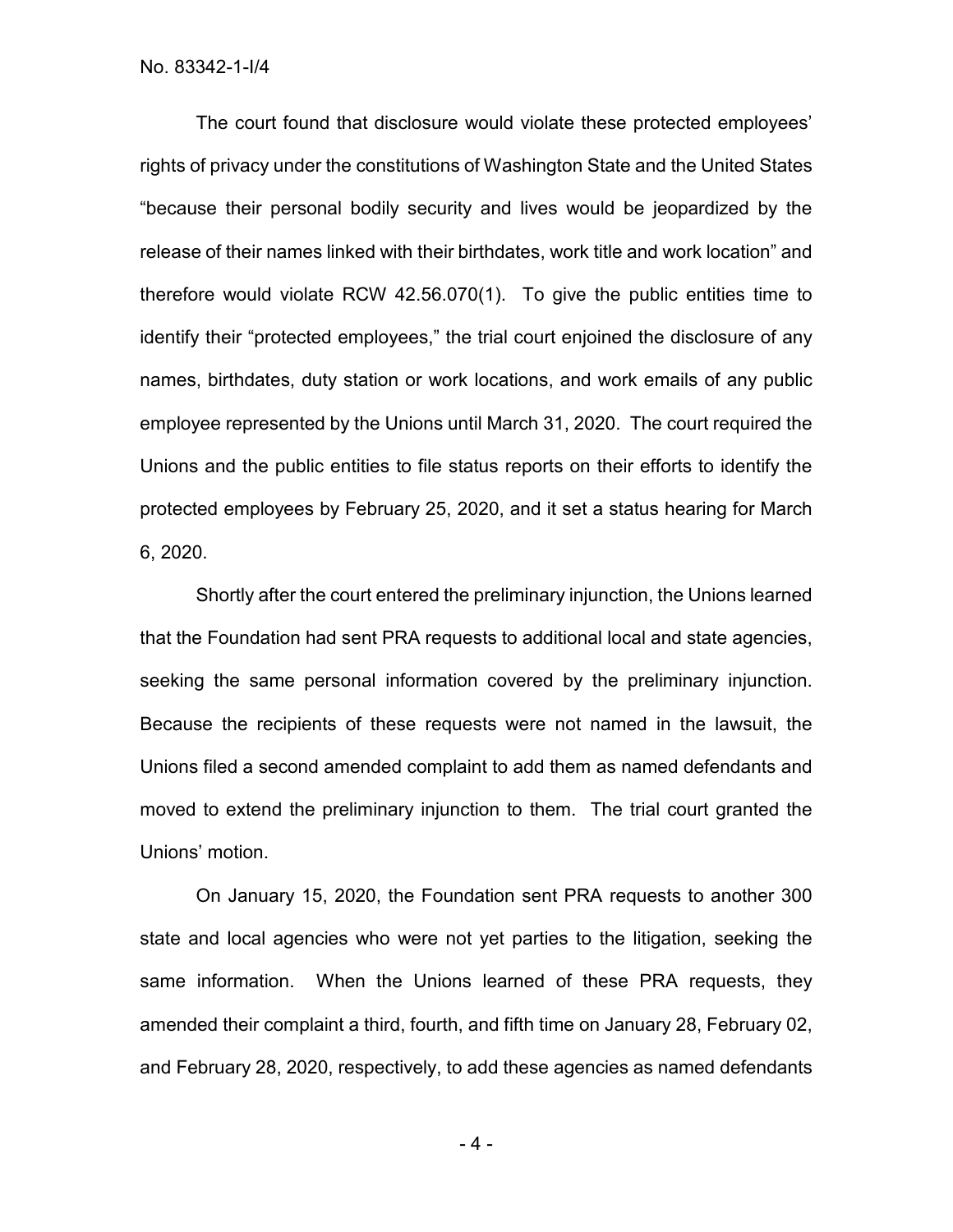No. 83342-1-I/5

and again asked the court to extend the preliminary injunction to cover them. The trial court extended the preliminary injunction to these newly named parties.

On March 23, 2020, the trial court extended the duration of the preliminary injunction until May 15, 2020, and directed the Unions and public agencies to file status reports with the court regarding their compliance with the injunction by April 30, 2020. The trial court also issued a protective order, deeming all documents and information shared by potentially protected persons confidential and exempt from disclosure. It established a process to protect that confidentiality while determining which of the employees are protected under the preliminary injunction.

Throughout the litigation, the Unions and agencies filed status reports pursuant to the court's orders, ultimately indicating that they had identified approximately 1,000 protected employees whose information was exempt from disclosure under the preliminary injunction.

During the pendency of the lawsuit, on March 1, 2020, Substitute House Bill (SHB) 1071 became effective. SUBSTITUTE H.B. 1071, 66th Leg., Reg. Sess. (Wash. 2019). One provision of SHB 1071 amended RCW 42.56.590, which requires that agencies notify Washington residents when their personal information is accessed in a data security breach. RCW 42.56.590(1). Relevant to this case, SHB 1071 amended the definition of "personal information" to include an individual's name in combination with their full date of birth. SUBSTITUTE H.B. 1071, at 13, 66th Leg., Reg. Sess. (Wash. 2019); RCW 42.56.590(10)(a)(i)(D).

In response to this change in the law, the Unions moved for leave to file a sixth amended complaint, seeking to enjoin the release of full birthdates for all

- 5 -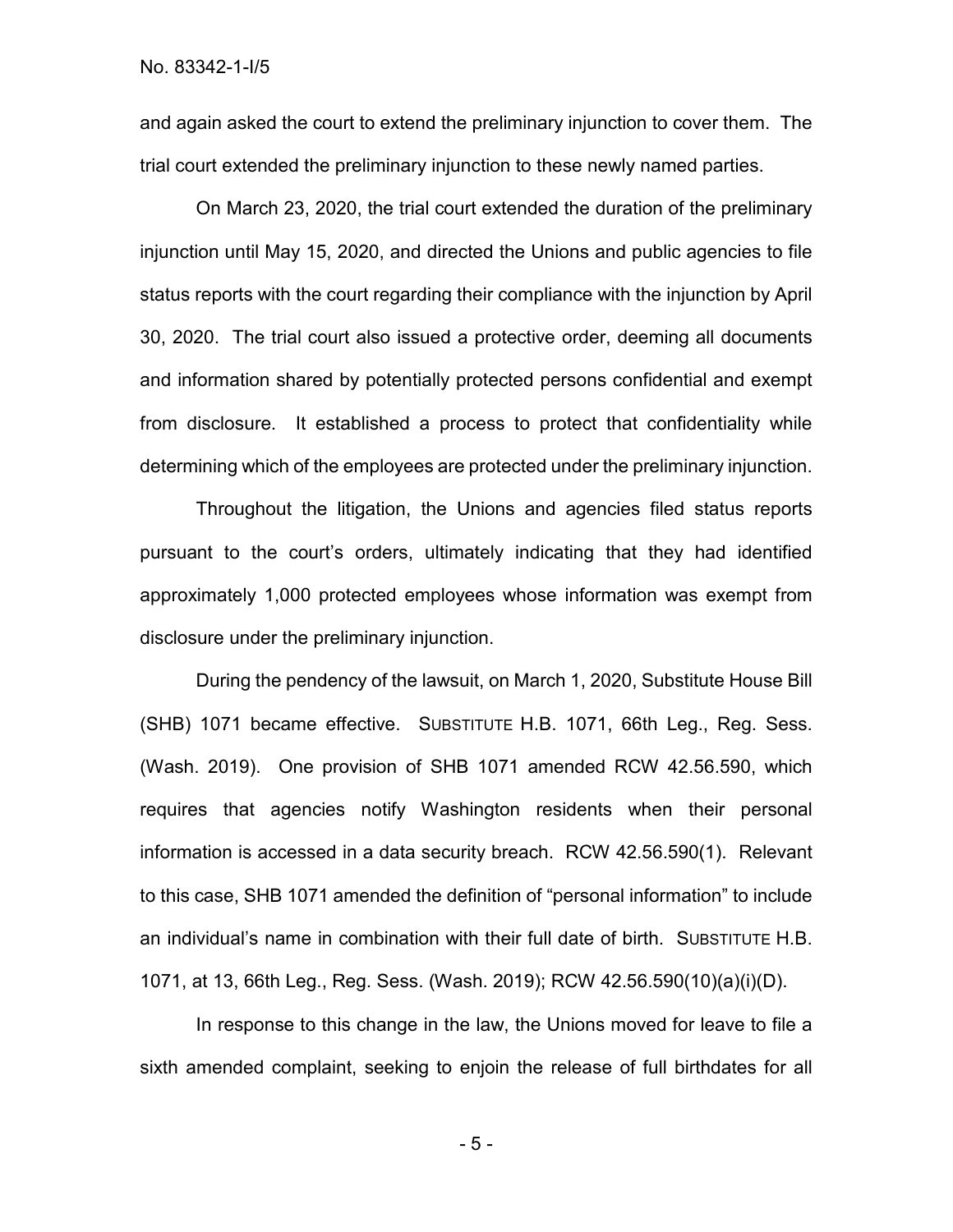public employees—not just those of domestic violence survivors. On May 8, 2020, the trial court issued a supplemental order enjoining the release of the birthdates linked to public employee names, concluding that the information was exempt from disclosure under RCW 42.56.230(3) when that provision was read in harmony with RCW 42.56.590(10).

The Unions then moved for summary judgment and for entry of a permanent injunction, which the trial court granted on July 17, 2020.<sup>4</sup> The trial court concluded that the disclosure of "personal information,"—which it defined to include names, birthdates, bargaining unit indicator, duty station/location and work email—of public employees who are, or whose family members are survivors of domestic violence, sexual assault, stalking, or harassment would violate those employees' constitutional rights and RCW 42.56.070(1). The court permanently enjoined disclosure of this information for protected employees.

The trial court further found that the release of the full birthdates in conjunction with public employees' names would violate RCW 42.56.230(3) when read in harmony with RCW 42.56.590(10). The court accordingly enjoined release of this information.

The Foundation appeals the preliminary injunction, the orders extending it, the order granting summary judgment, and the resulting permanent injunction.

<span id="page-13-0"></span><sup>&</sup>lt;sup>4</sup> The order was later corrected to limit the relief to the previously identified protected employees.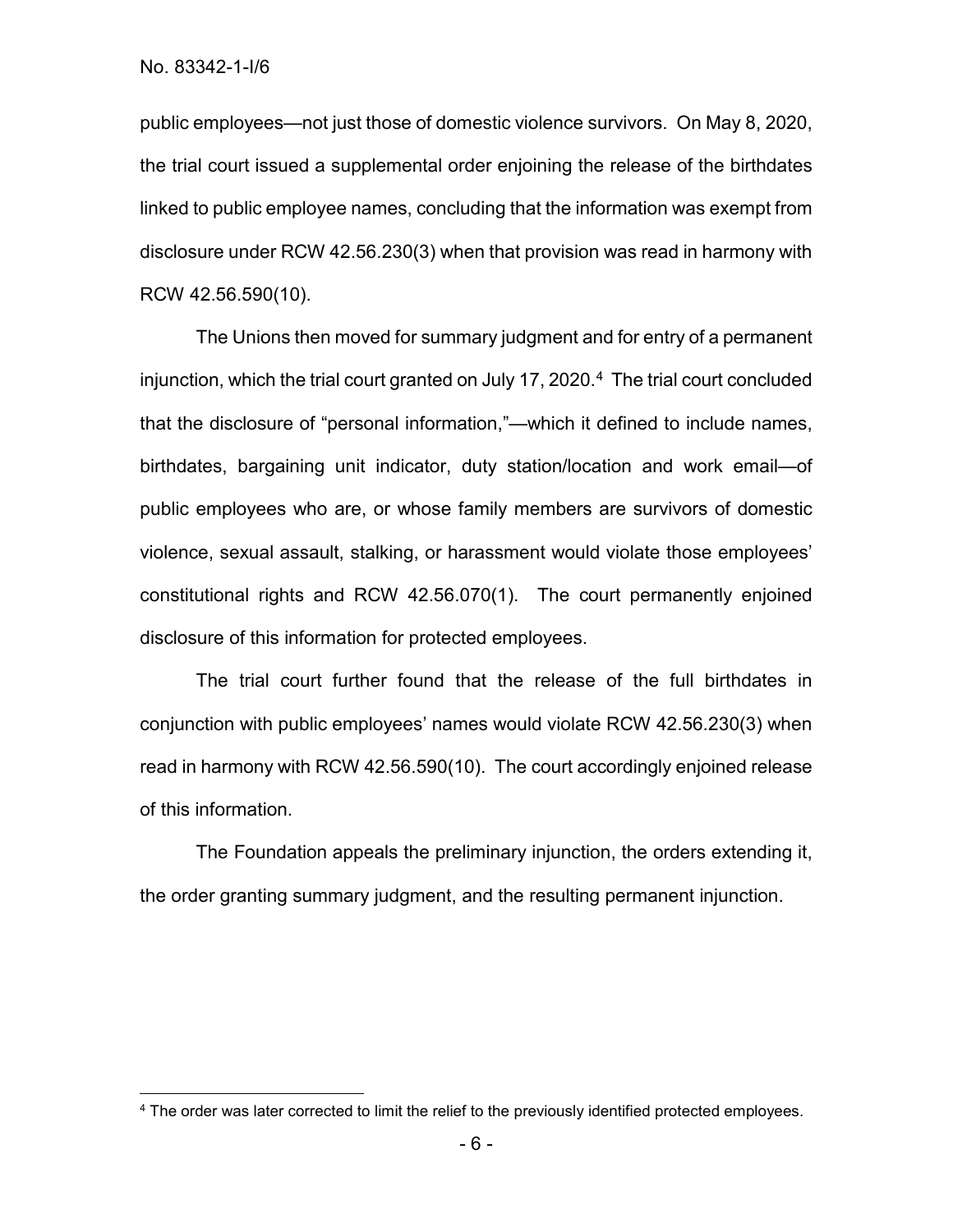### ANALYSIS

### 1. Public Records Act – Constitutional Exemptions

Initially passed as a citizen's initiative in 1972, the PRA serves to ensure governmental transparency in Washington State. Freedom Found. v. Gregoire, 178 Wn.2d 686, 694-95, 310 P.3d 1252 (2013). The PRA embodies "a strongly worded mandate for broad disclosure of public records." Id. (quoting Hearst Corp. v. Hoppe*,* 90 Wn.2d 123, 127, 580 P.2d 246 (1978)). To effectuate this mandate, the PRA directs each public agency to allow public access to "all public records, unless the record falls within the specific exemptions of subsection (8) of this section, this chapter, or other statute which exempts or prohibits disclosure of specific information or records." RCW 42.56.070(1).

There are three sources of PRA exemptions: (1) the PRA itself; (2) "other statutes" that create an exemption;<sup>[5](#page-14-0)</sup> and (3) the Washington constitution. White v. Clark County, 188 Wn. App. 622, 630-31, 354 P.3d 38 (2015). "[T]he PRA must give way to constitutional mandates." Gregoire, 178 Wn.2d at 695 (constitutional separation of powers doctrine results in executive communications privilege to the PRA). Under the PRA, the public agency bears the burden of showing that records fall within an exemption. Neigh. All. v. Spokane County*,* 172 Wn.2d 702, 715, 261 P.3d 119 (2011). To preserve the PRA's broad mandate for disclosure, we construe the PRA's provisions liberally and its exemptions narrowly. Gregoire, 178 Wn.2d at 695.

<span id="page-14-0"></span><sup>&</sup>lt;sup>5</sup> The "other statutes" exemption incorporates into the PRA other statutes which exempt or prohibit disclosure of specific information or records. Progressive Animal Welfare Soc'y v. Univ. of Wash., 125 Wn.2d 243, 261-62, 884 P.2d 592 (1994).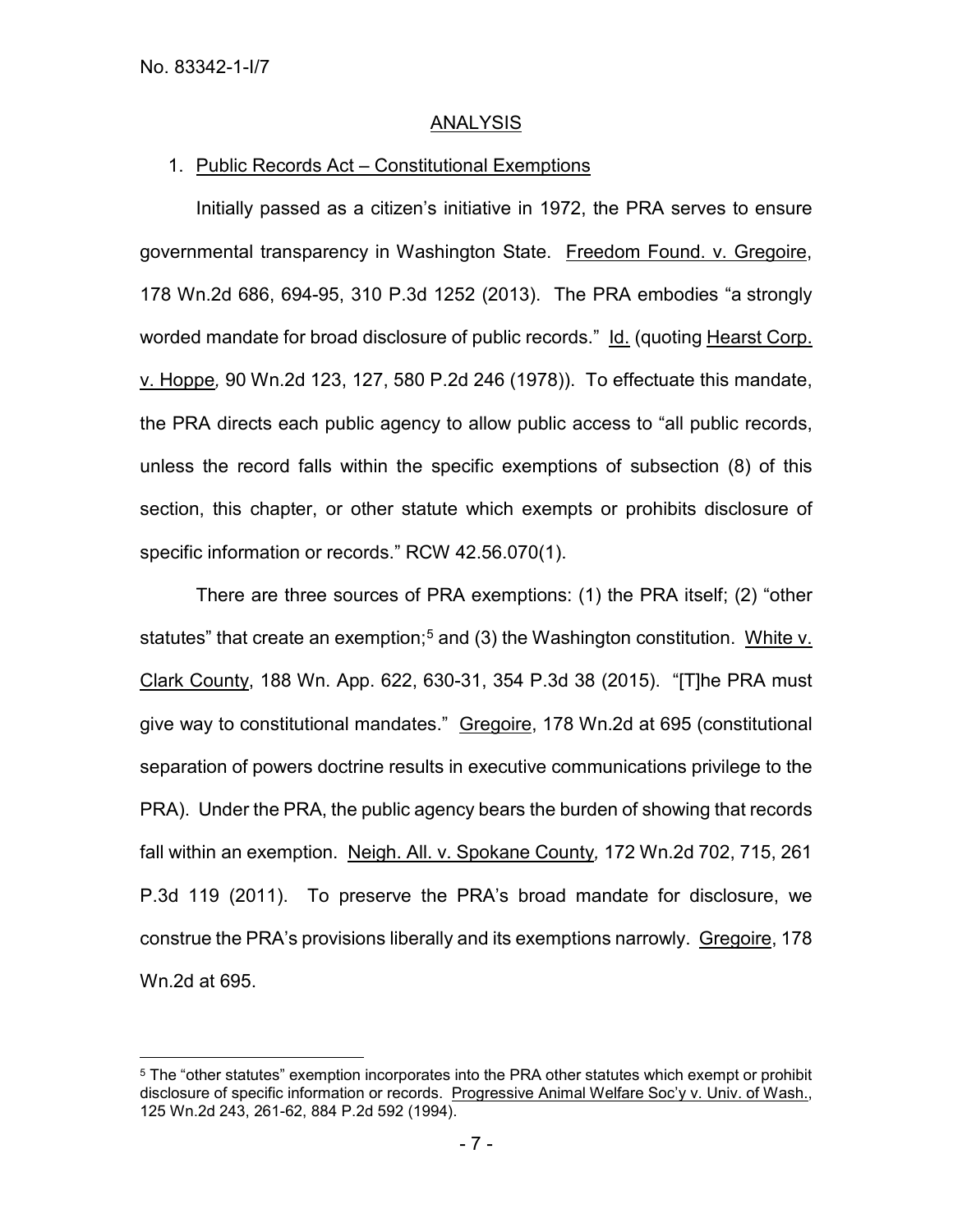# 2. Constitutional Right to Personal Security and Bodily Integrity

The Foundation argues that the information it seeks is work-related information about public employees, none of which is constitutionally protected or otherwise exempt under the PRA. The Unions contend that protected employees' personal information is exempt from disclosure under article I, section 3 of the Washington Constitution, and the Fourteenth Amendment to the United States Constitution.

We conclude that public employees who are survivors, or whose immediate family members are survivors, of domestic violence,  $6$  sexual assault,  $7$  stalking,  $8$  or harassment,<sup>[9](#page-15-3)</sup> have a substantive due process right to personal security and bodily integrity. This constitutional right precludes the State from disclosing their name, physical work location, and work contact information when doing so presents a substantial likelihood that the employee's physical safety or the safety of that employee's family member would be in danger.

Both the Washington and the United States Constitutions mandate that no person may be deprived of life, liberty, or property without due process of law. U.S.

<span id="page-15-0"></span> <sup>6</sup> "Domestic violence," as defined in the Domestic Violence Act, RCW 10.99.020, includes 23 separate crimes, most of them violent, against one family or household member against another, or one intimate partner against another. It is recognized by the legislature as "a serious crime against society." RCW 10.99.010. Under the Domestic Violence Protection Act, ch. 26.50 RCW, "domestic violence" includes physical harm, bodily injury, assault, or the infliction of fear of imminent physical harm, bodily injury or assault, sexual assault, or stalking against intimate partners, family members or household members. RCW 26.50.010. Our Supreme Court in Danny v. Laidlaw Transit Services, Inc., 165 Wn.2d 200, 221, 193 P.3d 128 (2008), recognized a clear mandate of public policy to protect victims of domestic violence.

<span id="page-15-1"></span> $7$  "Sexual assault," identified by our legislature as "the most heinous crime against another person short of murder," RCW 7.90.005, includes all nonconsensual sexual conduct. RCW 7.90.010(6).

<span id="page-15-2"></span><sup>&</sup>lt;sup>8</sup> "Stalking" is defined as the intentional and repeated harassment or following of another person with the intent to frighten, intimidate, or harass the person. RCW 9A.46.110.

<span id="page-15-3"></span><sup>&</sup>lt;sup>9</sup> "Harassment" is defined as knowingly threatening to cause bodily injury or physical damage to the property of another. RCW 9A.46.020.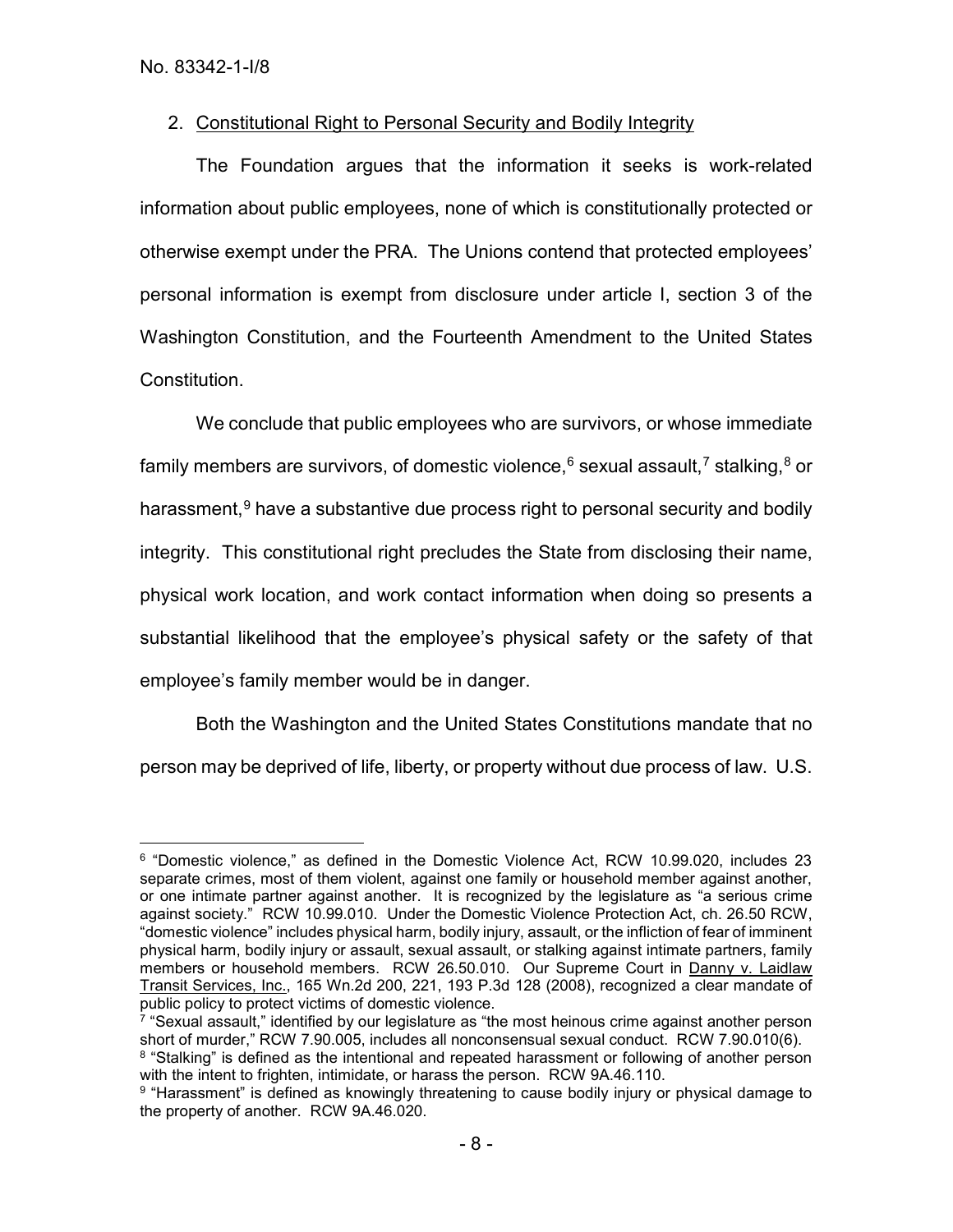CONST. amends. XIV, § 1; WASH. CONST., art. I, § 3. These provisions protect a citizen's liberty interest in their personal security and bodily integrity. Kennedy v. City of Ridgefield, 439 F.3d 1055, 1061 (9th Cir. 2006); see also Ingraham v. Wright*,* 430 U.S. 651, 673-74, 97 S.Ct. 1401, 51 L. Ed. 2d 711 (1977). "Individuals have a clearly established right under the substantive component of the Due Process Clause to personal security and to bodily integrity, and this right is fundamental where the magnitude of the liberty deprivation that the abuse inflicts upon the victim strips the very essence of personhood." Kallstrom v. City of Columbus, 136 F.3d 1055, 1063-64 (6th Cir. 1998) (internal quotations omitted) (quoting Doe v. Clairborne, 103 F.3d 495, 506-07 (6th Cir. 1996)).

The state's failure to protect an individual against private acts of violence does not violate the guarantee of due process, but federal courts have recognized the "state-created danger" substantive due process doctrine. DeShaney v. Winnebago County Dep't of Soc. Serv., 489 U.S. 189, 197, 201, 109 S. Ct. 998, 103 L. Ed. 2d 249 (1989); Irish v. Fowler, 979 F.3d 65, 73 (1st Cir. 2020), cert. denied, 142 S. Ct. 74, 211 L. Ed. 2d 13 (2021). Under this doctrine, government actors may be held liable for failing to protect individuals from dangers they create or enhance. Irish, 979 F.3d at 74. Disclosing information about public employees that places them or their family members in danger by substantially increasing the likelihood that a private actor would harm the employees or their family members creates a constitutionally cognizable danger giving rise to a violation of due process. Kallstrom, 136 F.3d at 1067. Where state law mandates the disclosure of information about a public employee and that disclosure risks an infringement

- 9 -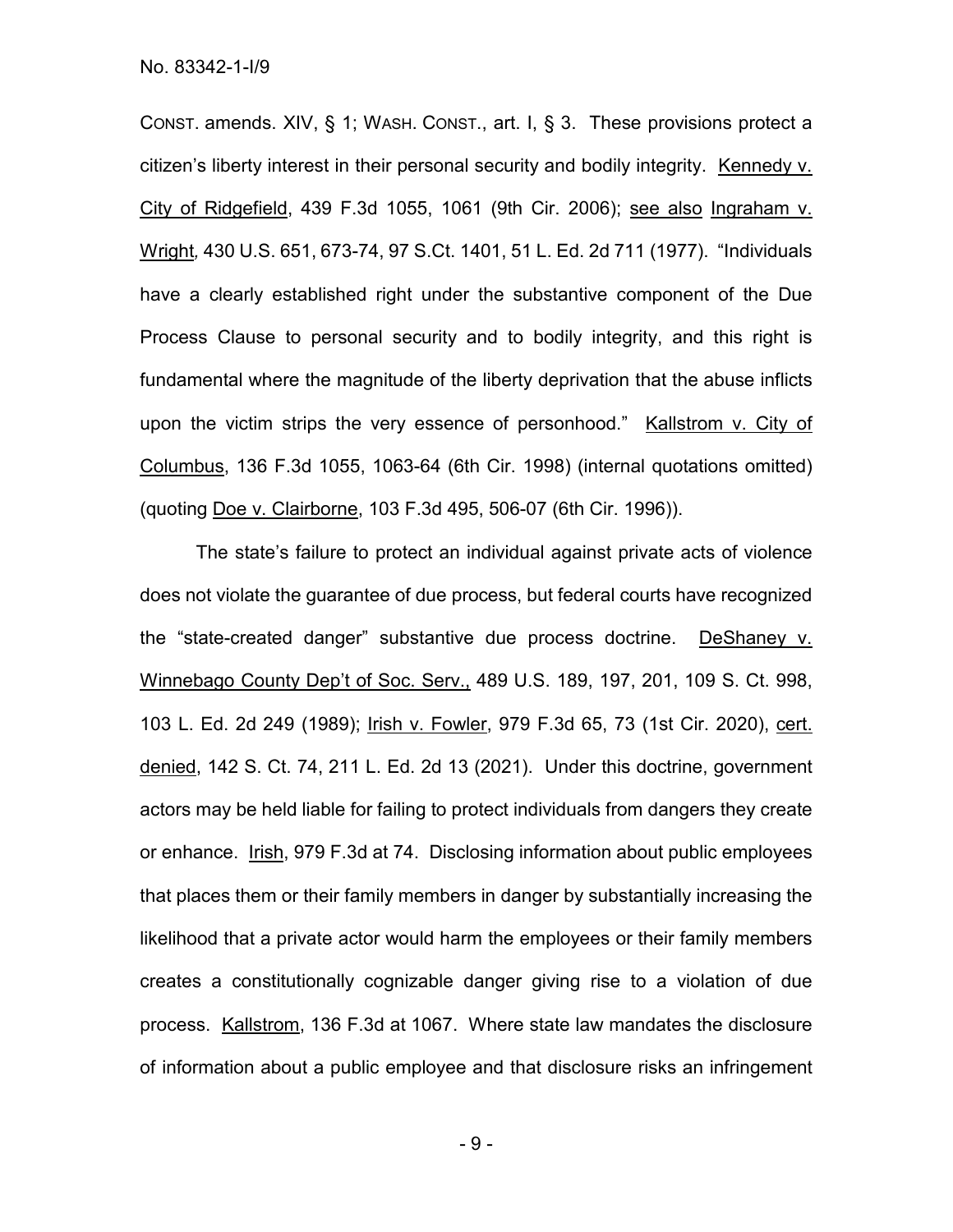No. 83342-1-I/10

of the fundamental right to personal security and bodily integrity, we will apply strict scrutiny to that law and uphold it only where it furthers a compelling state interest and is narrowly drawn to further that state interest. Id. at 1064.

While the Foundation frames the right the Unions seek to protect as a right to privacy arising under article I, section 7 of the Washington Constitution, the Unions actually seek to protect the lives or physical safety of their members, not their right to keep information private. The Unions focus on protecting survivors from actual bodily harm, not mere embarrassment or discomfort at having sensitive information accessible to the public. This potential harm directly implicates the right to personal security and bodily integrity. We conclude that under the substantive due process clause, article I, section 3, of the Washington Constitution, survivors of domestic violence, sexual assault, stalking or harassment have a fundamental constitutional interest in preventing the release of information about their whereabouts when their perpetrators could use the information to locate them and inflict physical harm on them or their family members.

The Foundation argues that the Unions fail to demonstrate a justiciable controversy because the contention that the disclosure of names, work locations and work emails could harm survivors is "entirely theoretical, hypothetical, and speculative." The Uniform Declaratory Judgment Act, chapter 7.24 RCW, requires a justiciable controversy, meaning one (1) presenting an actual, present, and existing dispute, or the mature seeds of one, as distinguished from a possible, dormant, hypothetical, speculative, or moot disagreement, (2) between parties having genuine and opposing interests, (3) involving interests that are direct and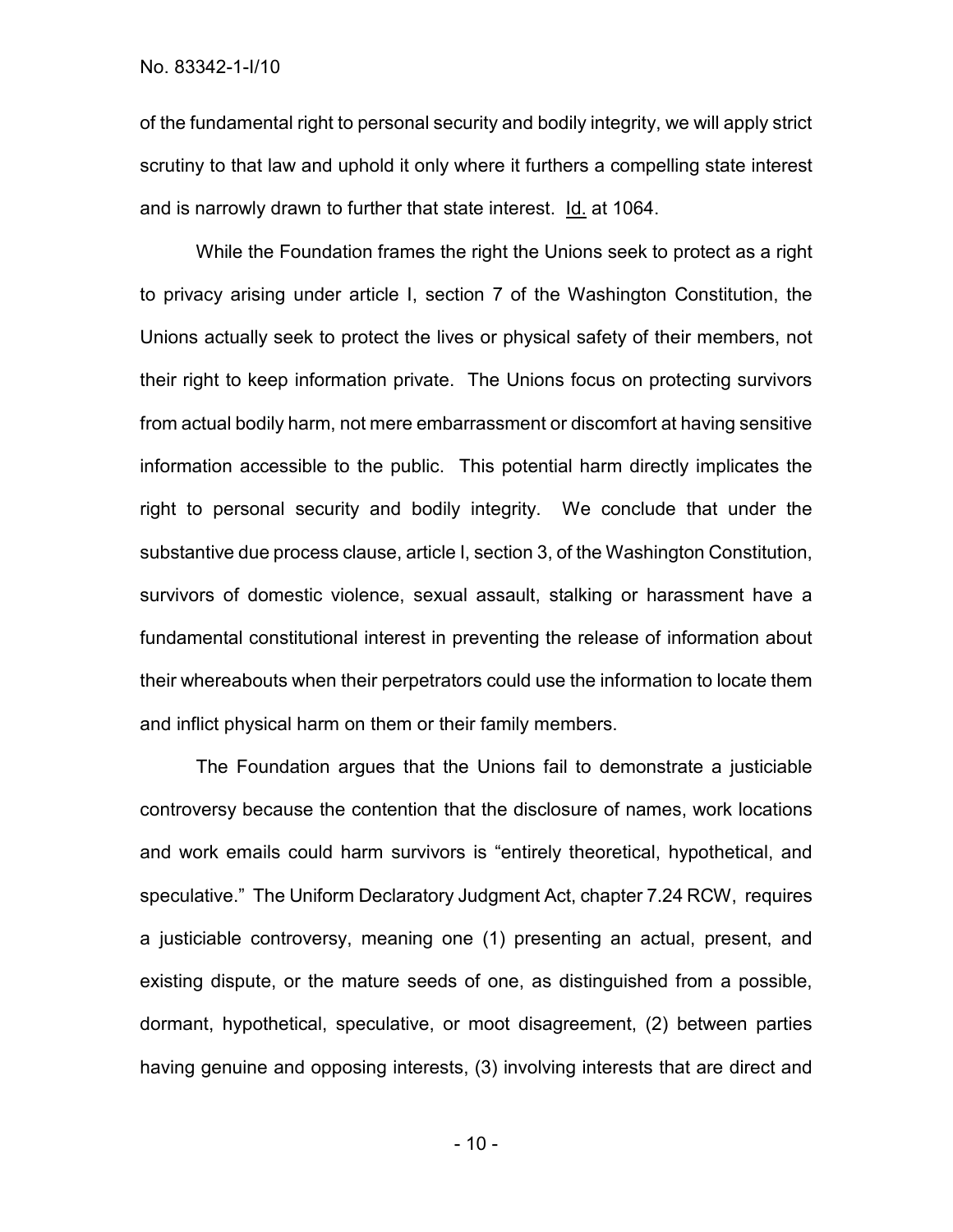No. 83342-1-I/11

substantial, rather than potential, theoretical, abstract, or academic, and (4) of which a judicial determination will be final and conclusive. To-Ro Trade Shows v. Collins, 144 Wn.2d 403, 411, 27 P.3d 1149 (2001) (quoting Diversified Indus. Dev. Corp. v. Ripley, 82 Wn.2d 811, 814-15, 514 P.2d 137 (1973)).

The Unions, however, have met this test. There is an actual legal dispute whether public employees who have experienced domestic violence or sexual assault have a constitutional right to have their employer withhold information about their work location. Their interests are clearly contrary to the statutory rights the Foundation asserts under the PRA.

And the protected public employees' interests are direct and substantial. Domestic violence expert Grace Huang testified that "it is critical for the safety and well-being of many state workers who have experienced domestic violence, sexual assault, human trafficking or stalking, that their personal identifying information, including dates of birth, contact information, and work address or other location information be kept private and confidential." She explained that these employees' "need to maintain the privacy and confidentiality of their personal identifying information . . . is strongly linked to their safety, and in some instances, their very lives." This evidence demonstrates that threat of harm to protected employees is far more than hypothetical or speculative. Finally, a judicial decision as to the scope of the protected employees' right to an exemption under the PRA would be final and conclusive. The constitutional issue is thus justiciable.

Because the state law at issue here—a law mandating disclosure of public employee names, work addresses and work emails—may infringe a fundamental

- 11 -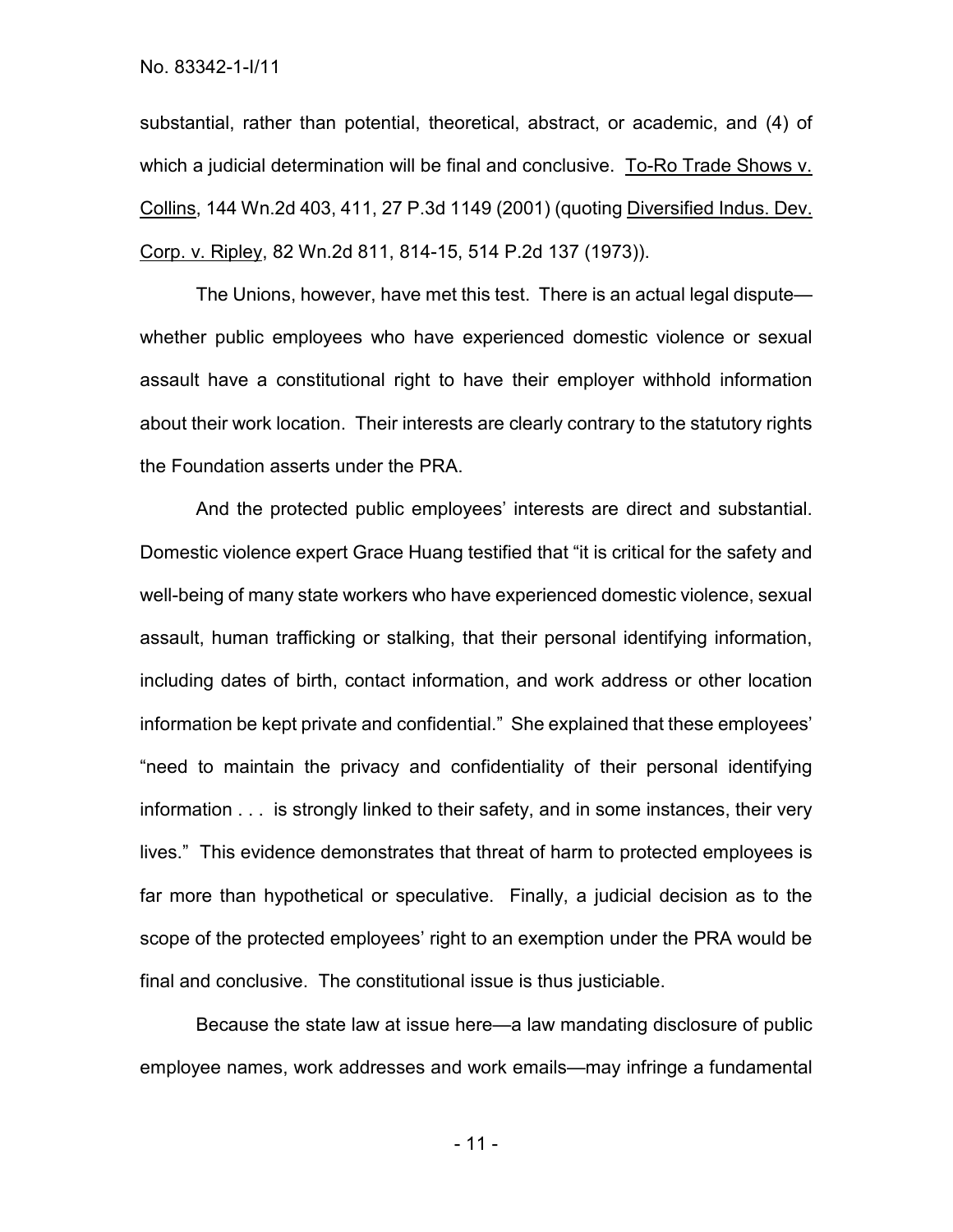right to personal security and bodily integrity, we apply strict scrutiny to evaluate whether the State has a compelling interest in mandatory disclosure of this information under the PRA and whether the PRA is narrowly drawn to protect this government interest.

The government interest in disclosure of information relating to public workers "serves legitimate public interests, furthering the policy of the PRA to promote transparency and public oversight." Wash. Pub. Emps. Ass'n v. Wash. State Ctr. For Childhood Deafness & Hearing Loss, 194 Wn.2d 484, 508, 450 P.3d 601 (2019) (WPEA). This public oversight allows citizens to remain "informed so that they may maintain control over the instruments that they have created" and protect the sovereignty of the people. RCW 42.56.030. The Supreme Court has previously recognized that "[p]ublic employees are paid with public tax dollars and, by definition, are servants of and accountable to the public. The people have a right to know who their public employees are and when those employees are not performing their duties." Predisik v. Spokane Sch. Dist. No. 81, 182 Wn.2d 896, 908, 346 P.3d 737 (2015) (identities of school employees on paid administrative leave pending investigations into misconduct must be disclosed under PRA). The government has a compelling interest in disclosing information regarding the identity, work locations and work email addresses of its public employees.

Nevertheless, when the disclosure of personally identifying information about a public employee is capable of being used to locate domestic violence or sexual assault survivors and to cause them harm, a PRA that mandates the disclosure of public employee names, birthdates, work addresses, and work emails

- 12 -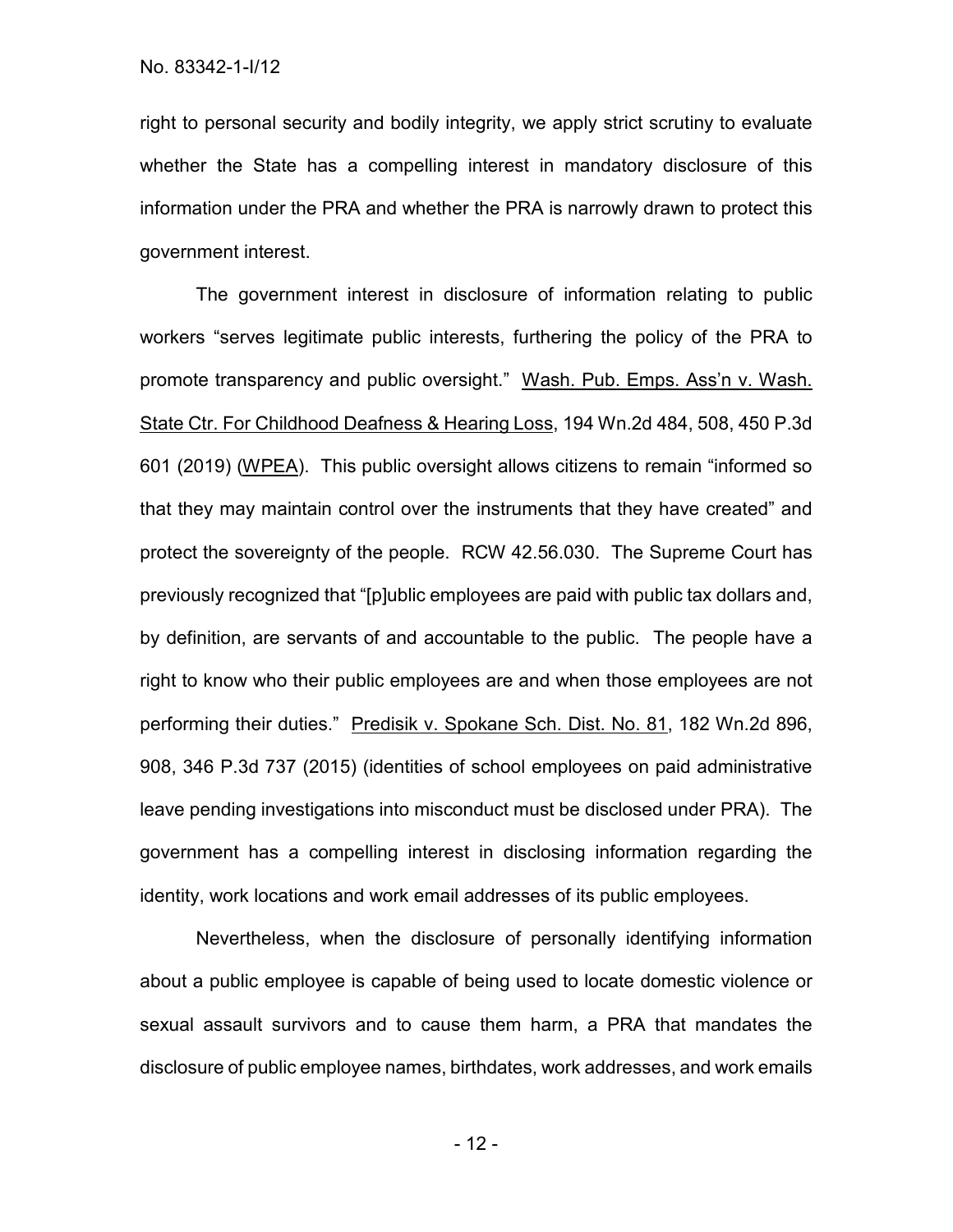No. 83342-1-I/13

is not narrowly tailored enough to serve a compelling interest in transparency. See Kallstrom, 136 F.3d at 1065 (holding that the automatic disclosure of the officers' personal information was not drawn narrowly enough to serve the State's interest in ensuring accountable governance).

There may be circumstances under which the release of information relating to a domestic violence survivor's identity and work location might further the public's oversight of its public agencies, such as when that employee has been placed on leave pending an investigation into alleged misconduct or when that employee has been found to have committed work-related malfeasance. But the automatic disclosure of the information about every employee, without an assessment of the risks of physical violence such disclosure may create, is not drawn narrowly enough to ensure accountable government. The names of public employees and their work stations say little about the function of our government. Work email addresses would not reveal government corruption or illuminate performance and discipline of government employees. Thus, automatic disclosure of personally identifying information, including a work address and work email, of victims of domestic violence, sexual assault, stalking, or harassment is not narrowly tailored to serve the compelling government interest in transparency.

We conclude that survivors of domestic violence, sexual assault, stalking or harassment have a fundamental constitutional interest in preventing the release of information about their employment location, including their name, physical work address, and work email, when their perpetrators could use the information to locate them and inflict physical harm on them or their family members. If this test

- 13 -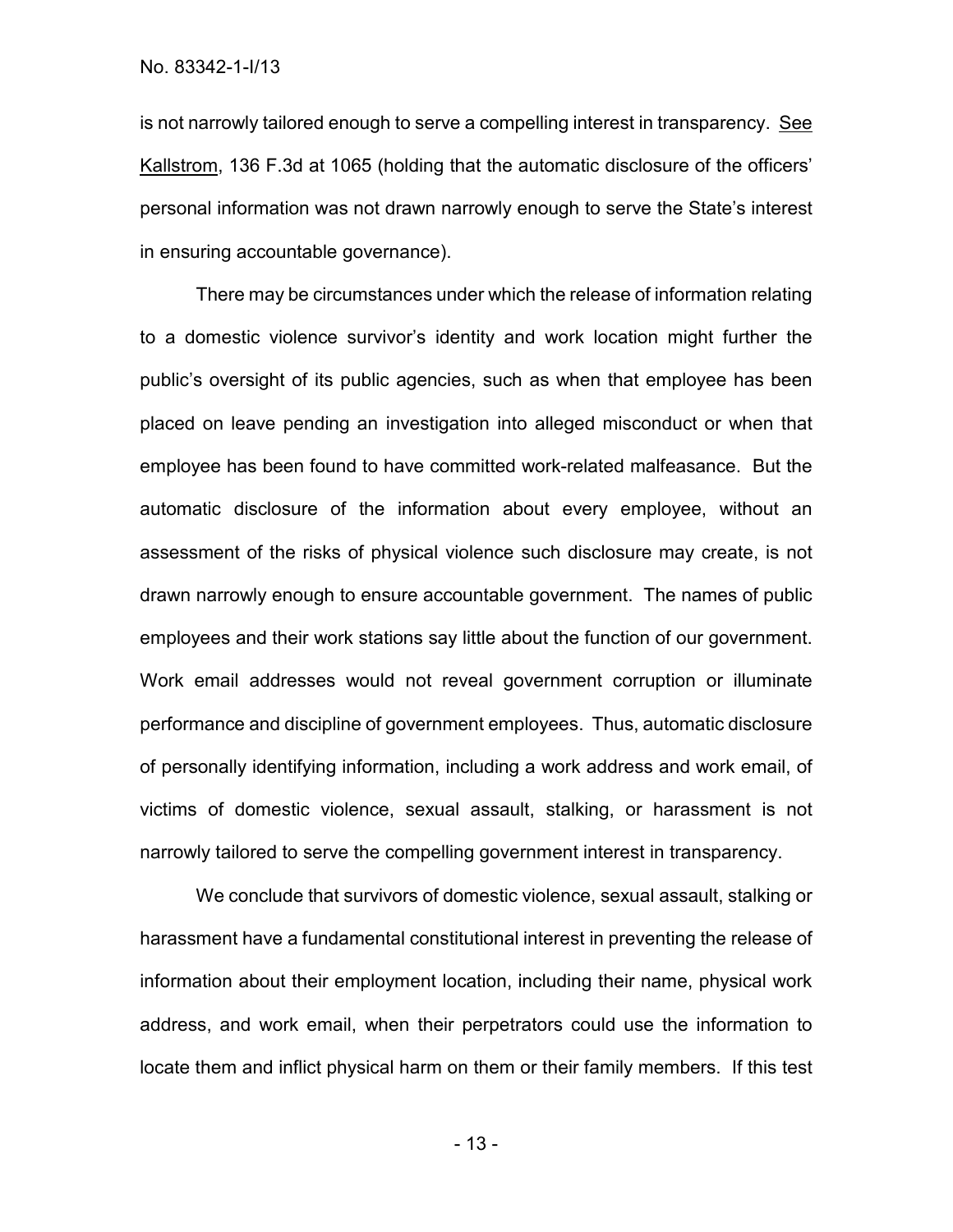is met, the information would be exempt from disclosure under article I, section 3 of the Washington constitution.<sup>[10](#page-21-0)</sup>

# 3. Sufficiency of Evidence on Summary Judgment

The Foundation contends that the Unions failed to present sufficient admissible evidence to support a finding that disclosure will present a risk of physical injury to any of the 1,000 protected public employees identified by the Unions and DRS. We agree.

We review summary judgment decisions and actions under the PRA's injunction provision, RCW 42.56.540, de novo. Doe L v. Pierce County, 7 Wn. App. 2d 157, 176, 433 P.3d 838 (2018). Summary judgment is proper where there is no genuine issue of material fact and the moving party is entitled to judgment as a matter of law. Id. "[A plaintiff is] entitled to a permanent injunction [under the PRA] only if the public records disclosure would clearly not be in the public interest, and would substantially and irreparably damage any person or would substantially and irreparably damage vital government functions. RCW 42.56.540." Lyft, Inc. v. City of Seattle, 190 Wn.2d 769, 785, 418 P.3d 102 (2018). The party seeking to prevent disclosure has the burden of proof. Id. at 786. Any findings of fact

<span id="page-21-0"></span><sup>&</sup>lt;sup>10</sup> The Foundation argues the Unions "overlook<sup>[]</sup> the method by which the Washington State Legislature has already determined is appropriate to protect the release of information for those [survivors]." Specifically, the Foundation argues that the Address Confidentiality Program (ACP) protects program participants' addresses from disclosure. While it is true that the ACP does protect from disclosure the addresses of survivors who participate in the program, the Unions presented expert evidence that this program is inadequate to address the concerns raised here. Domestic violence expert Grace Huang testified that "there are many victims who do not fall within the specific eligibility guidelines, or cannot conform with the program requirements, and most importantly, many for whom the program does not make sense in their safety planning." Moreover, the Foundation fails to explain how the existence of a statutory right in some way justifies the erosion of a constitutional one.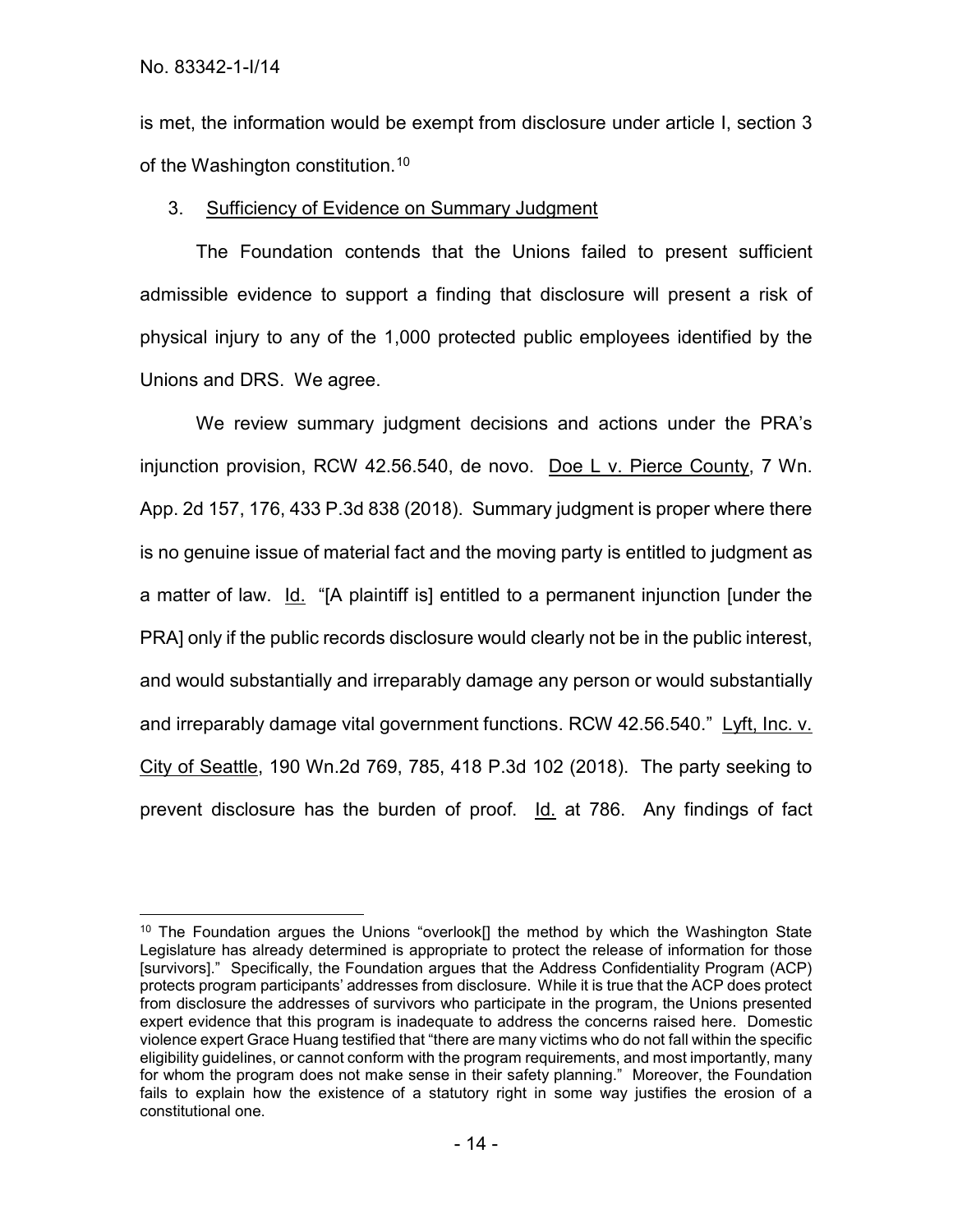No. 83342-1-I/15

supporting an injunction under the PRA are reviewed for substantial evidence. Id. at 791.

In granting the preliminary injunction, the trial court found that disclosure of the requested information would violate domestic violence and sexual assault survivors' constitutional rights "because their personal bodily security and lives would be jeopardized by the release of their names linked with their birthdates, work title and work location."<sup>11</sup> The court granted summary judgment and issued the permanent injunction based, in part, on this finding. The court further found for purposes of the permanent injunction that disclosure would not be in the public interest because "public employees represented by plaintiffs will suffer substantial and irreparable harm."

Evidence submitted on summary judgment and in support of a permanent injunction must be admissible under the rules of evidence. SentinelC3, Inc. v. Hunt, 181 Wn.2d 127, 141, 331 P.3d 40 (2014) (summary judgment); CR 65(a)(2). Hearsay evidence does not suffice. SentinelC3, 181 Wn.2d at 141.

In this case, the Unions submitted declarations from union representatives who represent survivors of domestic violence, expressing their concerns that release of the requested information would put those members at risk. Many of these witnesses shared anecdotes from their union members detailing their

<span id="page-22-0"></span> <sup>11</sup> The Foundation assigns error to the trial court's issuance of the preliminary injunction. It failed, however, to include any argument as to why the court erred in entering the preliminary injunction. "The failure of an appellant to provide argument and citation of authority in support of an assignment of error precludes appellate consideration of an alleged error." Prostov v. Dep't of Licensing, 186 Wn. App. 795, 823, 349 P.3d 874 (2015). Therefore, we will not address the issue.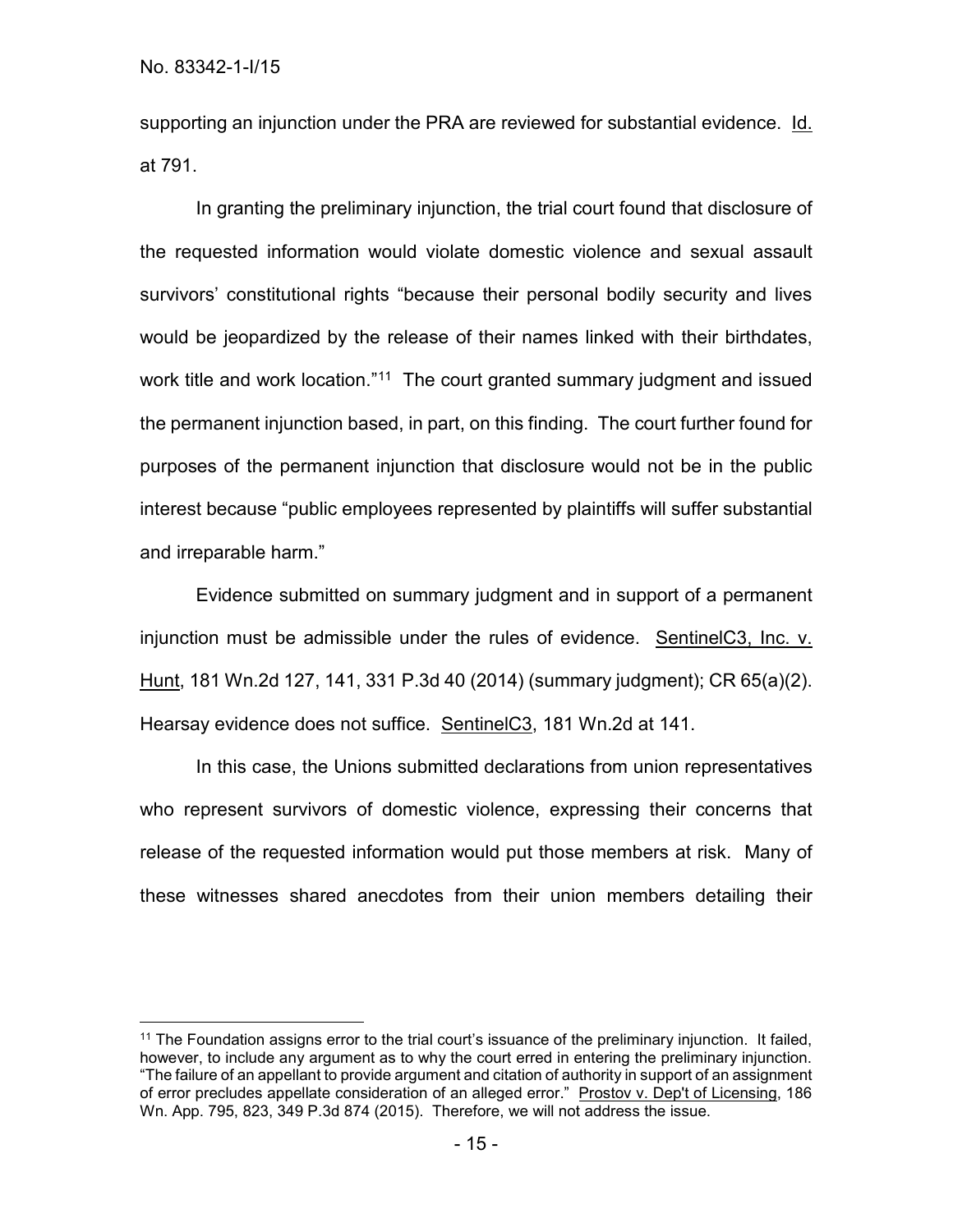victimization, their efforts to remain hidden from their perpetrators, and their concerns for their own safety. These anecdotes are heart-wrenching.

Kent Stanford, the president of the Washington Public Employees Association, shared the story of a member who, as a survivor of domestic violence, had taken drastic steps to avoid being found by her abuser. These steps included obtaining a restraining order, relocating, enrolling her children in a new school, obtaining the legal right to use a substitute address, and working with her employer to conceal her financial affairs. Similarly, Leanne Kunze, Deputy Executive Director of the Washington Federation of State Employees, shared that one member had survived a near-fatal attack by her estranged husband, while another had continued to be stalked and harassed by her former husband despite obtaining a restraining order and participating in the Washington State Address Confidentiality Program (ACP).<sup>[12](#page-23-0)</sup> The union witnesses reported that these members felt fear for their safety, should the requested information be released.

The Foundation contends that these anecdotes, presented through thirdparty accounts of past events, are inadmissible hearsay. The Unions argue the challenged statements are not hearsay because they were not offered to prove the truth of the members' domestic violence histories, but rather to provide context for why the Unions initiated the lawsuit. They further maintain that the evidence is admissible under ER 803(a)(3), as "[a] statement of the declarant's then existing

<span id="page-23-0"></span> $12$  RCW 40.24.030 provides that a person who has been a target of threats or harassment in violation of RCW 9A.46.020(2)(b)(iii) or (iv), and any family member residing with them, may apply to the secretary of state to have an address designated by the secretary to serve as that person's address.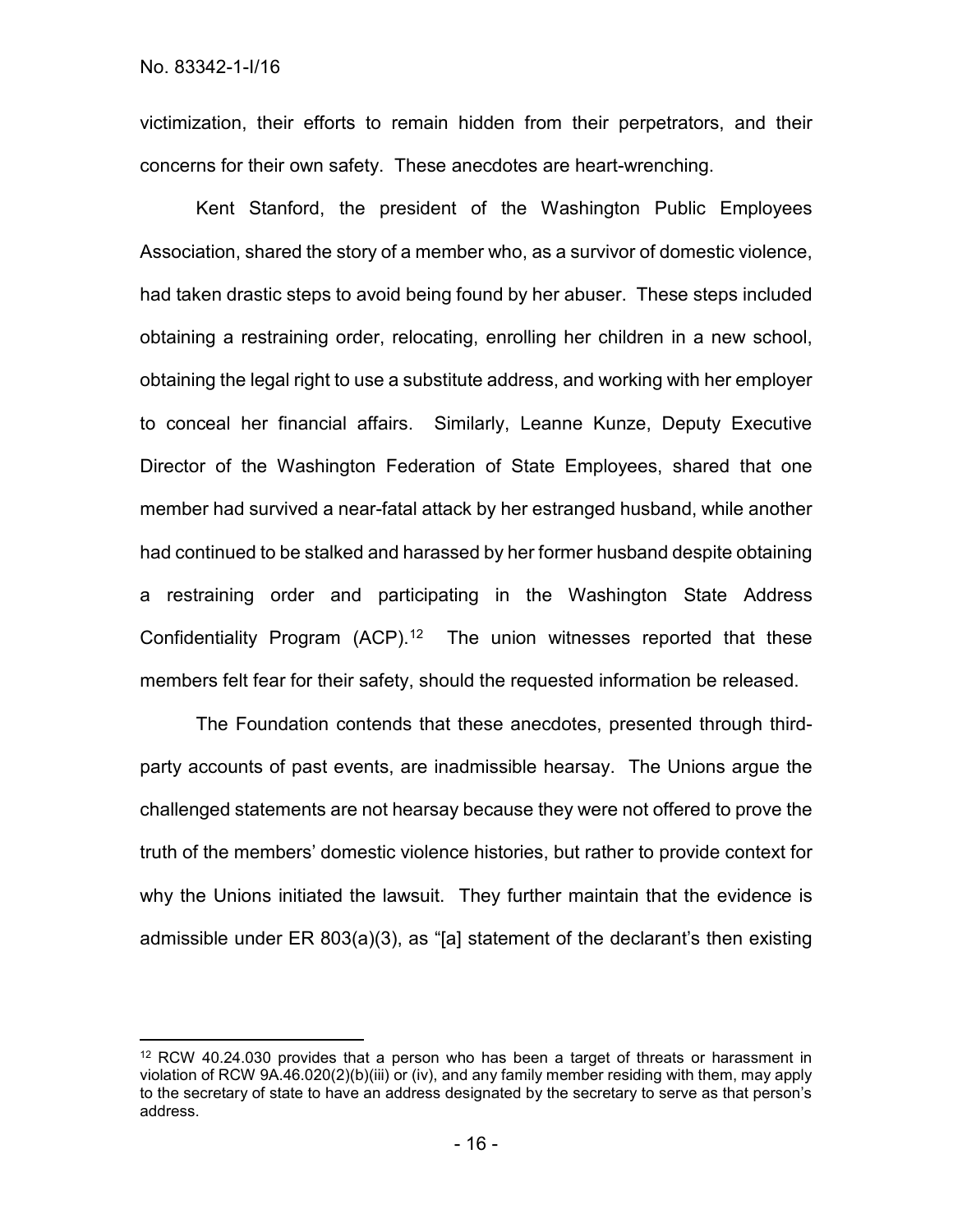state of mind [or] emotion" because they speak to the survivors' fears of being located by their perpetrators.

The Unions' evidentiary arguments are not persuasive. First, the Unions' motivation for initiating this lawsuit is not relevant to whether the release of information could be used by a perpetrator to locate public employees and inflict physical harm on them or their family members. And the Unions offered the evidence to establish the fact that disclosure would jeopardize the public employees' safety, not to establish the Unions' motivation for seeking an injunction.

Second, the declarations do not simply recount statements from the survivors describing their state of mind. They provide factual details regarding the members' past assaults and attempts to protect their safety. ER 803(a)(3) allows statements of "then existing feelings," i.e., what the declarant's state of mind was at the time the statement was made; it does not permit the admission of statements "of memory or belief to prove the fact remembered or believed." See In re Dependency of Penelope B, 104 Wn.2d 643, 657, 709 P.2d 1185 (1985) (foster mother's testimony regarding child's statement of past events inadmissible hearsay). Moreover, "statements discussing the conduct of another person that may have created the declarant's state of mind are inadmissible under ER 803(a)(3)." State v. Sublett*,* 156 Wn. App. 160, 199, 231 P.3d 231 (2010), aff'd*,* 176 Wn.2d 58, 292 P.3d 715 (2012); see also 5C KARL B. TEGLAND, WASHINGTON PRACTICE: EVIDENCE LAW AND PRACTICE § 803.10 at 37 (6th ed. 2016) ("The hearsay exception includes only statements describing the declarant's own emotions or feelings."). The survivors' stories, while compelling, are in fact,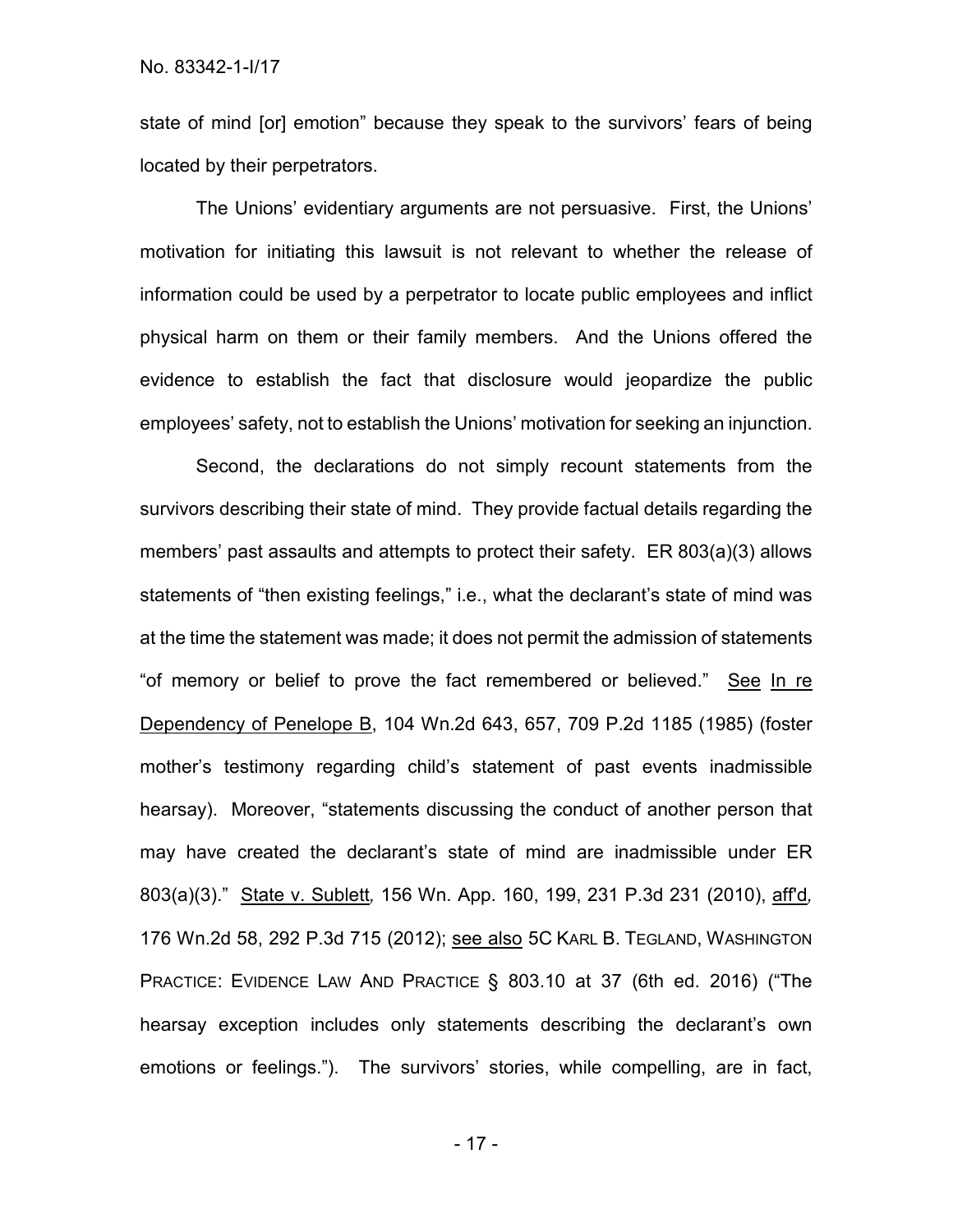No. 83342-1-I/18

inadmissible hearsay when recounted by union leaders with no personal knowledge of the survivors' experiences.

Because the union representatives' testimony is inadmissible to establish that disclosure of survivors' identities and work location will jeopardize their personal safety, we must decide whether the admissible evidence presented is sufficient to support summary judgment or the entry of the permanent injunction. We conclude it is not.

The Unions presented evidence that they represent roughly 1,000 actual survivors of domestic violence, sexual assault, stalking, or harassment. The Unions reported that 961 members sought protected status under the injunction. DRS reported that it was directly contacted by another 28 employees who met the criteria for protection. Other agencies reported another nearly 400 employees seeking protection. The Foundation does not challenge these facts.

There is also evidence that the requested information could be used in identifying and locating these survivors. Many witnesses indicated that the type of information requested would reveal the public employees' physical location. Union representatives testified that the work email and bargaining unit often disclose the exact work location of the employee. The Foundation did not contest this evidence either.

But the only evidence proving that the public employees' personal safety would be jeopardized through the disclosure of identity and location information is the declaration of the expert Huang who testified that

[E]mployees who have experienced domestic violence, sexual assault, unlawful harassment, stalking, or human trafficking have a

- 18 -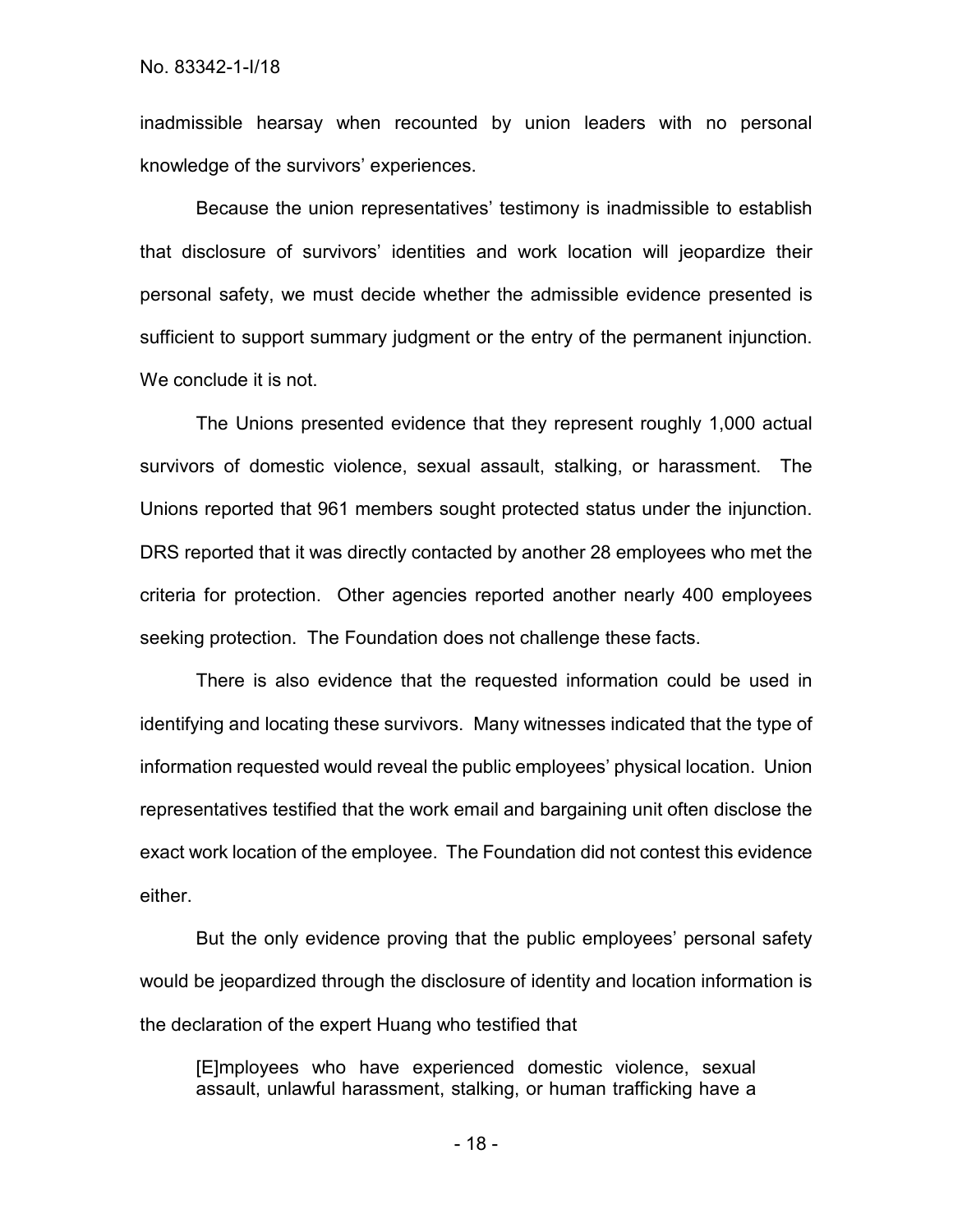profound interest in avoiding substantial and irreparable injury to themselves and their children. Their need to maintain the privacy and confidentiality of their personal identifying information, including their dates of birth, work addresses, and contact information is strongly linked to their safety, and in some instances, their very lives.

According to Huang, "it is critical for the safety and well-being of many state workers who have experienced domestic violence, sexual assault, human trafficking or stalking, that [the personal information requested] be kept private and confidential." She further testified that mere fear of being located can cause "high levels of distress, as well as high rates of anxiety, social dysfunction, severe depression, and somatic symptoms."

This testimony is too generalized to support a PRA injunction. The record lacks any basis to find that any specific public employee would be in actual jeopardy of physical harm if their employer released their identity and location information. The PRA requires a showing that disclosure would "clearly" not be in the public interest and "would substantially and irreparably damage any person." RCW 42.56.540. Huang's declaration does not provide a sufficient evidentiary basis to support such findings.

Because an individualized showing of a risk of physical harm is necessary to support the summary judgment and the permanent injunction, we reverse both and remand to the trial court to make an individualized determination whether any particular public employee would be in danger of physical harm if their identity and work location were made public.<sup>[13](#page-26-0)</sup>

<span id="page-26-0"></span><sup>&</sup>lt;sup>13</sup> This process could occur at trial with survivors testifying using pseudonyms or it could be done via an in camera review of declarations submitted by the survivors. The trial court is in the best position to craft a procedure that protects the identities of the survivors while ensuring that an adequate evidentiary record exists to support an injunction.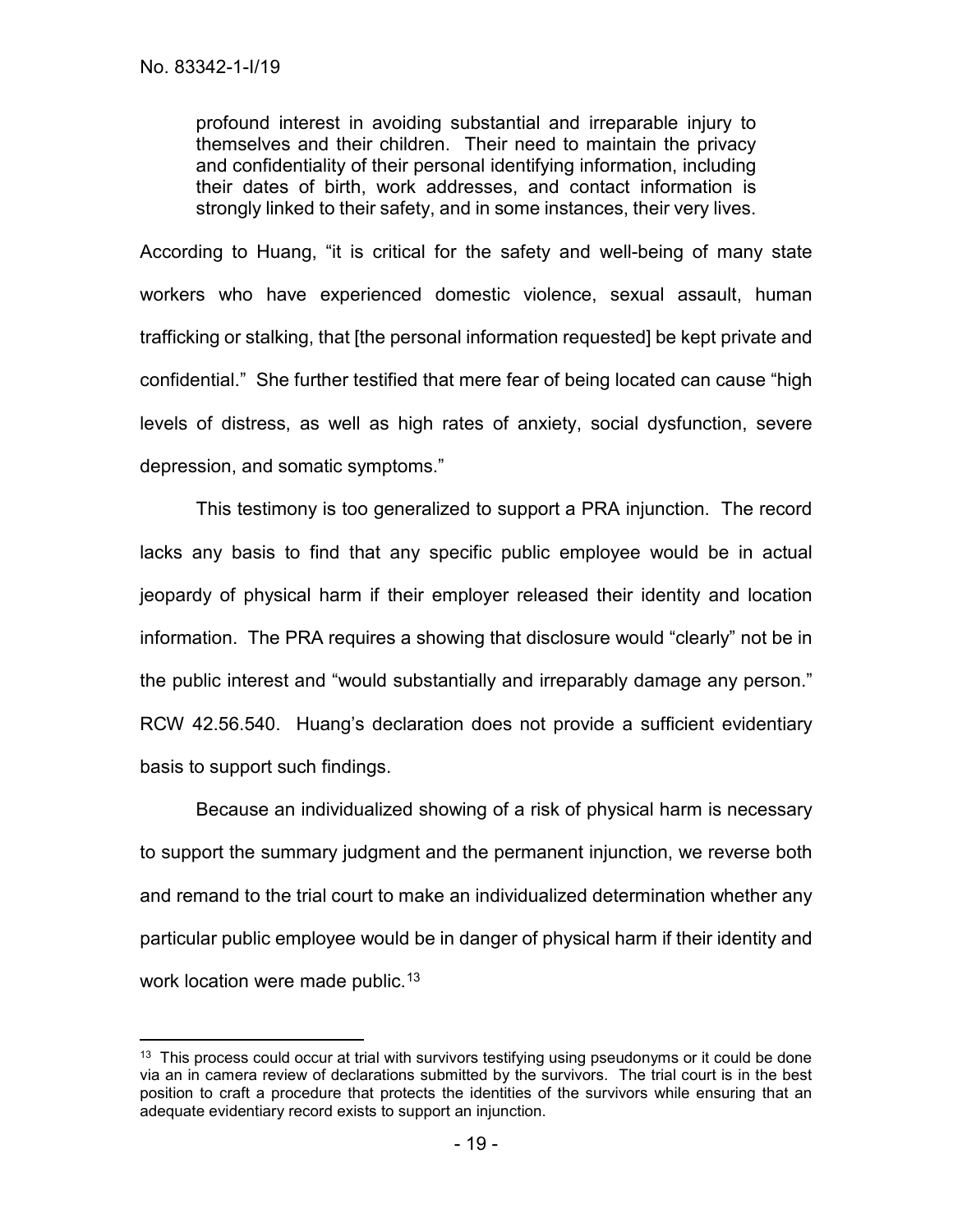### 4. Disclosure of Full Dates of Birth

The Foundation next contends the trial court erred in granting summary judgment and in issuing a permanent injunction precluding the disclosure of public employee dates of birth. It argues that RCW 42.56.590's definition of "personal information" does not expand the personal information exemption found in RCW 42.56.230(3). The Unions, however, contend that this issue is moot because a recent amendment to RCW 42.56.250(8) prohibits meaningful and effective relief.

The parties raise nearly identical arguments in the companion to this case, Washington Education Ass'n v. Washington Department of Retirement Systems, No. 83343-0-I (WEA). There, we concluded that RCW 42.56.250(8) prohibits the disclosure of the month and year of birth of any public employee unless the requesting party is a member of the "news media" as defined in RCW 5.68.010(5). Slip Op. at 10-11. We ruled that RCW 42.56.250(8) applies prospectively to pending PRA requests, such as those at issue in that case, even though the requests were made before the effective date of the statute. Id. at 10. However, because the Foundation had not been afforded the opportunity to litigate whether it is entitled to the information as a member of the "news media," we could not conclude the appeal was moot. Id. at 11.

While this case comes before us on different procedural posture, we conclude that the Foundation's appeal is not moot for the same reasons set out in our opinion in WEA. In this case, as in WEA, the trial court granted the Union's motion for summary judgment, concluding that "as a matter of law, RCW 42.56.230(3) exempts the release of full birthdates in conjunction with public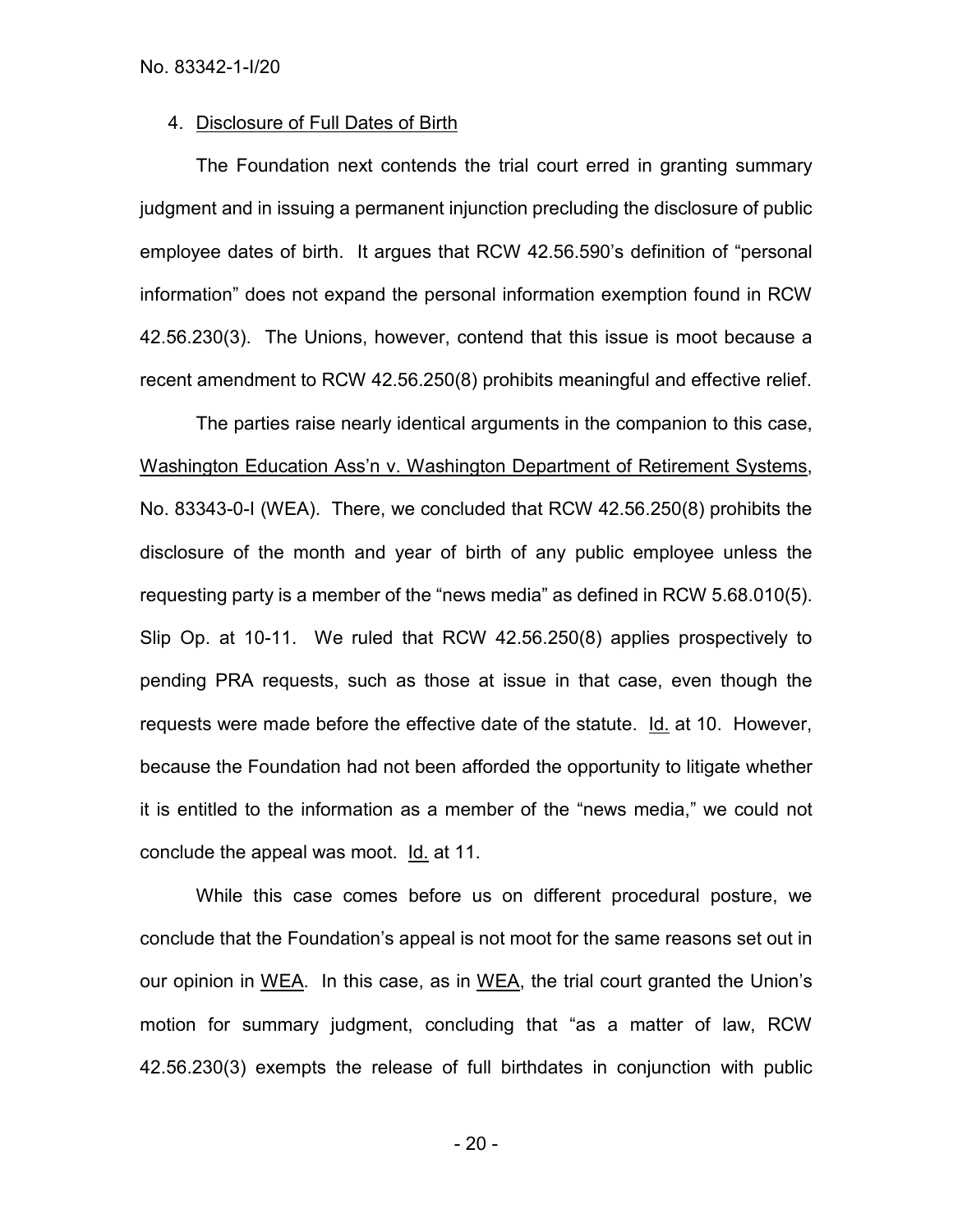employees' names." In doing so, the court relied on the new definition of "personal information" found in RCW 42.56.590:

11.  $\ldots$  RCW 42.56.590(10)(a)(i)(D), included as part of the Public Records Act, as amended, includes names in conjunction with full dates of birth as "personal information," and in enacting SHB 1071, the Legislature has recognized the danger of identity theft;

12. . . . RCW 42.56.590 must be harmonized with RCW 42.56.230(3) and that the sections must be read together as an integrated whole . . .

We conclude, for the reasons set out in  $WEA$ , that the trial court erred in concluding that RCW 42.56.590(10) expanded the privacy exemption of RCW 42.56.230(3) to preclude the disclosure of public employees' names linked to their full dates of birth.

As we did in WEA, we reverse the summary judgment and permanent injunction to the extent it is premised on RCW 42.56.230(3). We remand for the trial court to determine whether to enter a preliminary or permanent injunction based on RCW 42.56.250(8), which will require it to determine whether the Foundation qualifies as "news media" and is entitled to the requested data under that statutory provision.

5. Leave to Amend the Complaint

Finally, the Foundation asserts that it was unfairly prejudiced by the trial court's decision to allow the Unions to amend its complaint six times. We reject this argument.

CR 15 controls a motion for leave to amend a complaint and states that "leave shall be freely given when justice so requires." CR 15(a). The court should deny a motion to amend a complaint only when the amendment would prejudice

- 21 -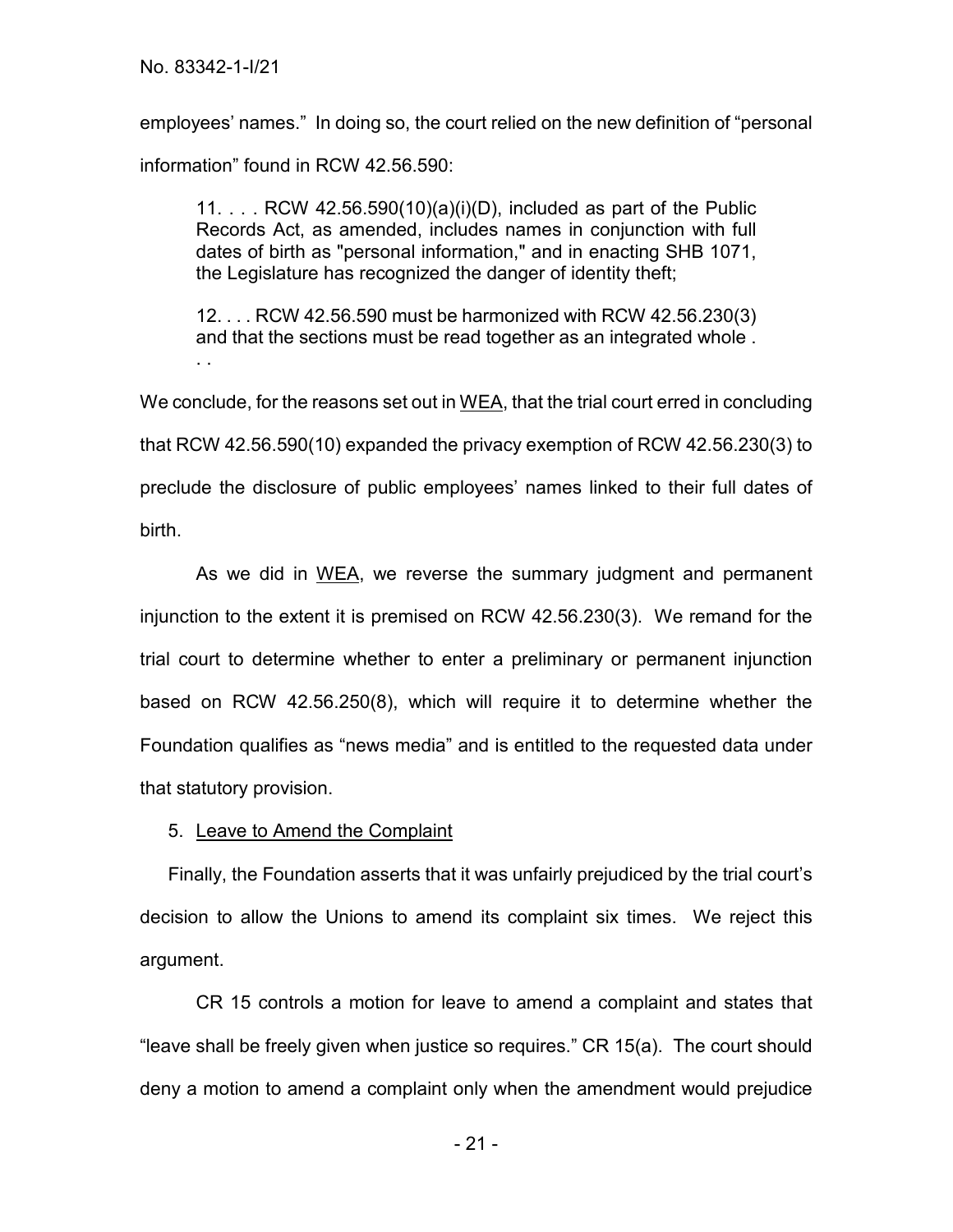the nonmoving party. Wilson v. Horsley, 137 Wn.2d 500, 505, 974 P.2d 316 (1999). Factors relevant to analyzing whether allowing an amendment would prejudice the nonmoving party include undue delay, unfair surprise, and jury confusion. Id. at 505-06. A trial court's decision to grant or deny a motion for leave to amend is reviewed for an abuse of discretion. Id. at 505.

The Foundation first contends that allowing the Unions to amend the complaints prejudiced the Foundation by delaying the proceedings and, correspondingly, the public agencies' response to its PRA requests. It argues that the court "unnecessarily delayed the release of disclosable records" by more than six months. But, as the Unions highlight, the complaint was often amended in response to "waves" of new requests that the Foundation continued to submit, even after the injunction issued. For example, the third amended complaint addressed requests the Foundation made on January 14 and 15, 2020, well after the court had entered the preliminary injunction on December 17, 2019. The Foundation asserts that it had no obligation to disclose the requests that it was making to additional agencies. Even if true, the Foundation's continued requests left the Unions little choice but to amend the complaint to add defendants as they became aware of the new requests.

The Foundation next argues that the sixth amended complaint, which included for the first time an argument that the trial court should enjoin the disclosure of full birthdates for all employees, resulted in unfair surprise and prejudiced the Foundation.

- 22 -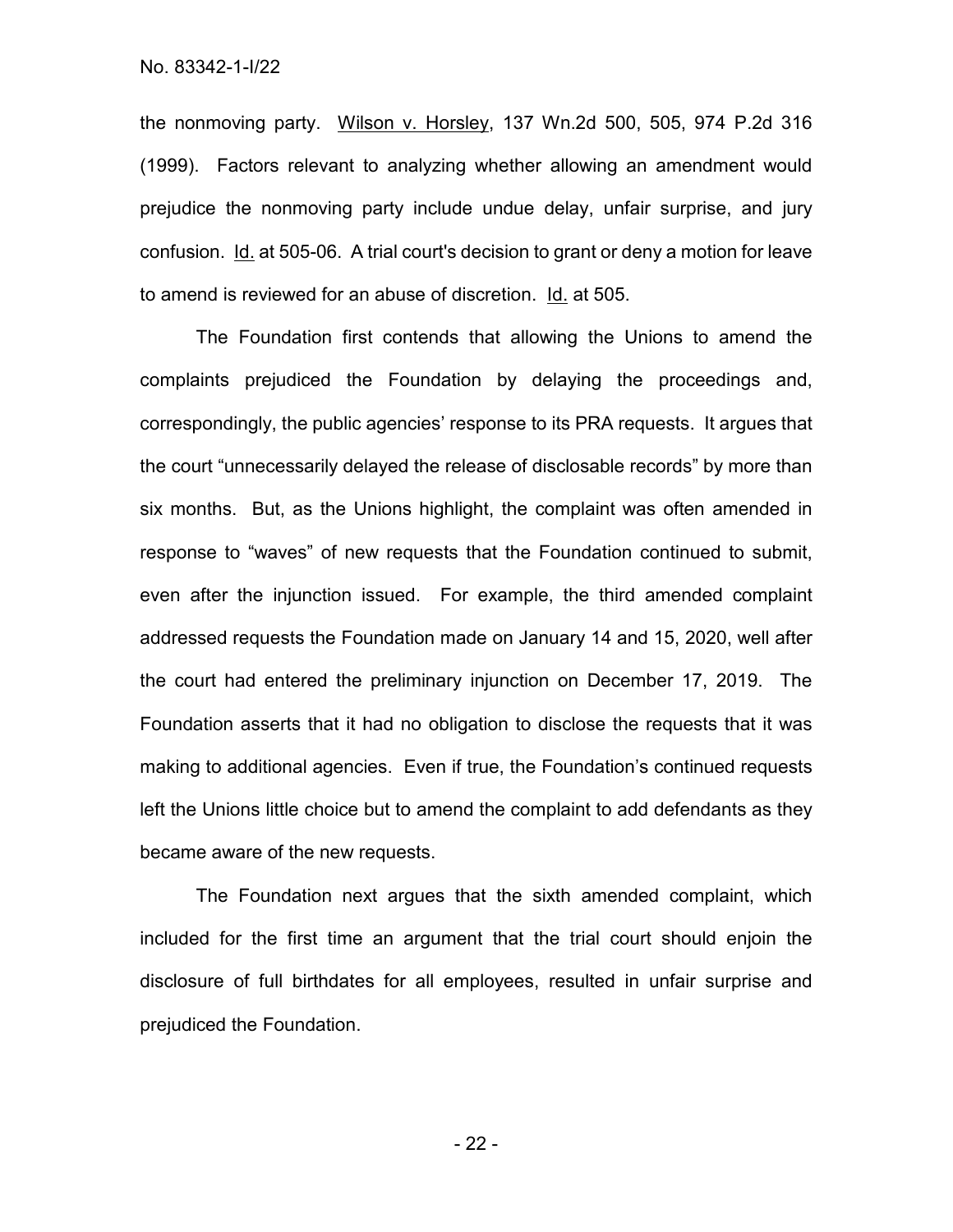The Foundation seems to argue that the sixth amended complaint prejudiced the Foundation because the Unions had assured the trial court they were not seeking to prevent the Foundation from obtaining birthdates. But the Foundation makes no citation to the record supporting this proposition and instead seems to be misstating the record. We can see no unfair prejudice to the Foundation and no abuse of discretion.

We reverse the summary judgment and permanent injunction and remand for further proceedings consistent with this opinion. The trial court's preliminary injunction shall remain in effect until such time as the trial court resolves any outstanding factual or legal issues, or rules otherwise.

Andrus, A.C.J.

Colum, J.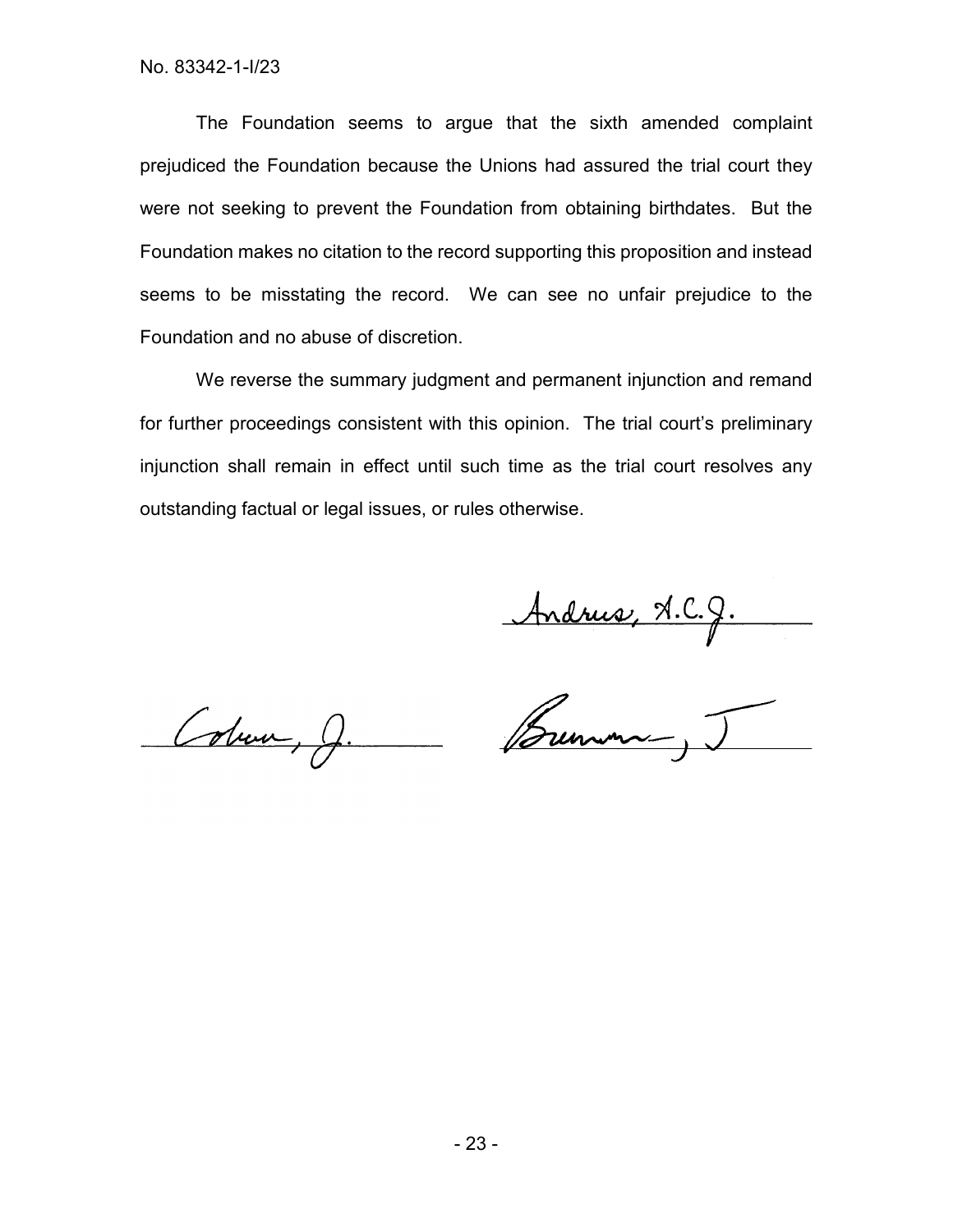### APPENDIX

### LIST OF ALL RESPONDENTS

WASHINGTON FEDERATION OF STATE EMPLOYEES, COUNCIL, 28; AMERICAN FEDERATION OF STATE COUNTY AND MUNICIPAL EMPLOYEES; WASHINGTON PUBLIC EMPLOYEES ASSOCIATION UFCW LOCAL 365; INTERNATIONAL BROTHERHOOD OF TEAMSETERS, LOCALS 117, 252, 760, 763, 690; SERVICE EMPLOYEES INTERNATIONAL UNION, LOCAL 925; WASHINGTON EDUCATION ASSOCIATION; AMERICAN FEDERATION OF TEACHERS WASHINGTON; PUBLIC SCHOOL EMPLOYEES OF WASHINGTON, SEIU LOCAL 1948; WASHINGTON NURSES ASSOCIATION, UNITED FOOD AND COMMERCIAL WORKERS, LOCAL 21, UNIVERSITY OF WASHINGTON HOUSESTAFF ASSOCIATION, AMALGAMATED TRANSIT UNION LEGISLATIVE COUNCIL OF WA, PROTEC 17, INTERNATIONAL OPERATING ENGINEERS 609, INTERNATIONAL BROTHERHOOD OF ELECTRICAL WORKERS, LOCAL 32, INTERNATIONAL BROTHERHOOD OF ELECTRICAL WORKERS, LOCAL 76, INTERNATIONAL BROTHERHOOD OF ELECTRICAL WORKERS, LOCAL 77, and SEATTLE BUILDING AND CONSTRUCTION TRADES COUNCIL, INTERNATIONAL BROTHERHOOD OF ELECTRICAL WORKERS LOCAL 46, FERRY AGENTS, SUPERVISORS, AND PROJECT ADMINISTRATORS, INTERNATIONAL UNION OF OPERATING ENGINEERS, LOCAL 302 AND GENERAL TEAMSTERS LOCAL 313, PIERCE COUNTY PROSECUTING ATTORNEY'S ASSOCIATION, OFFICE AND, PROFESSIONAL EMPLOYEES INTERNATIONAL UNION, LOCAL 8, WASHINGTON STATE COUNCIL OF FIRE FIGHTERS, PIERCE COUNTY BUILDING & CONSTRUCTION TRADES COUNCIL, INTERNATIONAL ASSOCIATION OF SHEET METAL, AIR, RAIL AND TRANSPORTATION WORKERS, WASHINGTON AND NORTHERN IDAHO DISTRICT COUNCIL OF LABORERS, and WASHINGTON STATE COUNCIL OF COUNTY AND CITY EMPLOYEES, AFSCME COUNCIL 2, STATE OF WASHINGTON; OFFICE OF FINANCIAL MANAGEMENT; DEPARTMENT OF RETIREMENT SYSTEMS; DEPARTMENT OF AGRICULTURE; ARTS COMMISSION; BLIND SERVICES; BLIND, SCHOOL; CENTER FOR CHILDHOOD DEAFNESS AND HEARING LOSS; COMMERCE; CORRECTIONS; CRIMINAL JUSTICE TRAINING COMMISSION; CONSOLIDATED TECHNOLOGY SERVICES; DEPARTMENT OF ENTERPRISE SERVICES; DEPARTMENT OF FISH & WILDLIFE; DEPARTMENT OF SOCIAL AND SERVICES; DEPARTMENT OF CHILDREN YOUTH & FAMILIES; DEPARTMENT OF ECOLOGY; EMPLOYMENT SECURITY DEPARTMENT; HEALTH; HEALTH CARE AUTHORITY; HORSE RACING COMMISSION; HUMAN RIGHTS COMMISSION; INDUSTRIAL APPEALS; OFFICE OF THE INSURANCE COMMISSIONER; DEPARTMENT OF LABOR AND INDUSTRIES; LIQUOR CONTROL BOARD; DEPARTMENT OF LICENSING; WASHINGTON'S LOTTERY; MILITARY DEPARTMENT; DEPARTMENT OF NATURAL RESOURCES; OFFICE OF ADMINISTRATIVE HEARINGS; OFFICE OF MINORITY WOMEN'S BUSINESS ENTERPRISES;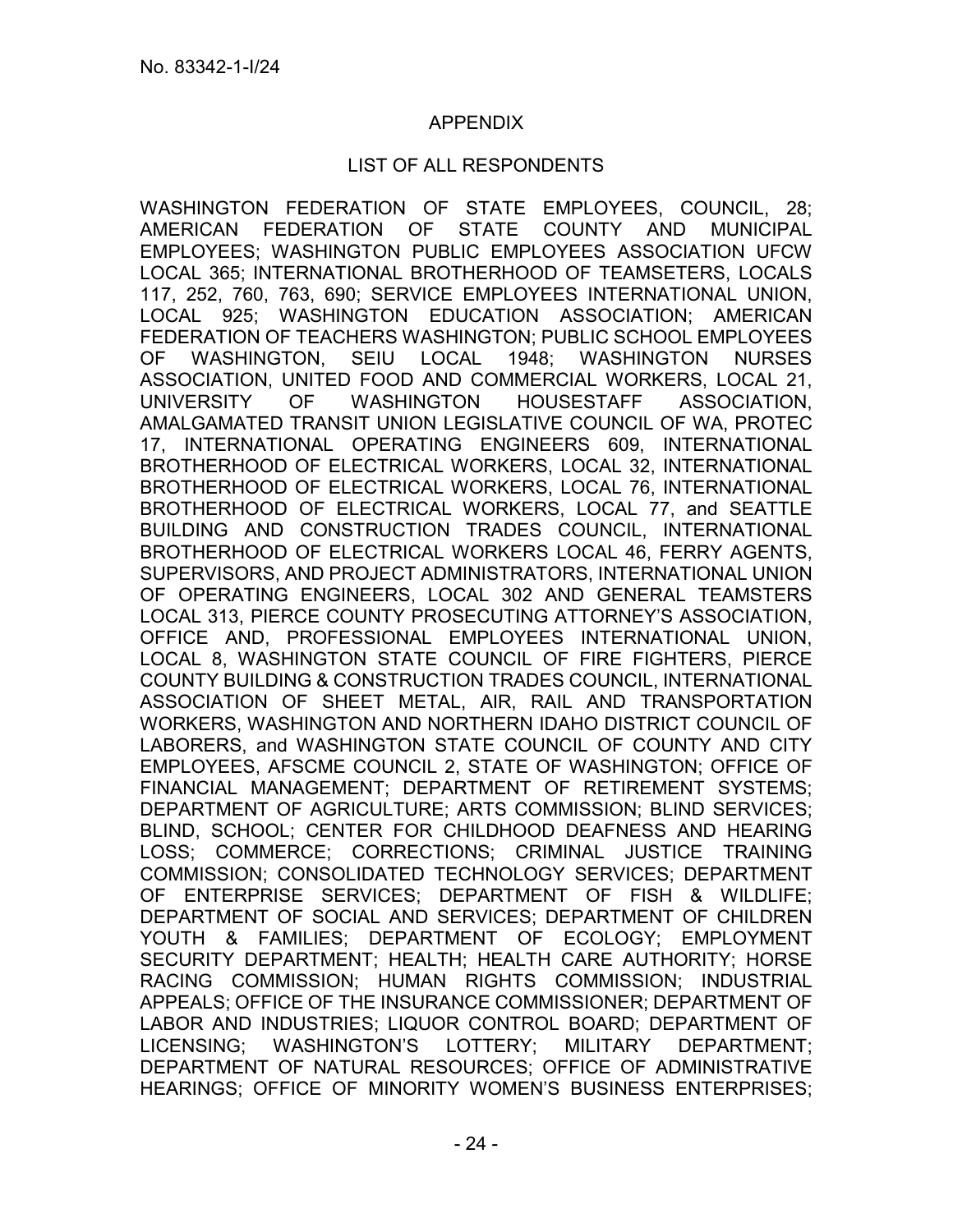RECREATION AND CONSERVATION OFFICE; PARKS; SECRETARY OF STATE; STATE PATROL; TRANSPORTATION; UTILITIES AND TRANSPORTATION COMMISSION; VETERANS AFFAIRS; AND WORKFORCE TRAINING AND EDUCATION COORDINATING BOARD. DEPARTMENT OF REVENUE; LIQUOR AND CANNABIS CONTROL BOARD; OFFICE OF THE ATTORNEY GENERAL; UNIVERSITY OF =WASHINGTON; UW PHYSICIANS, UNIVERSITY OF WASHINGTON POLICE;WASHINGTON STATE UNIVERSITY; WESTERN WASHINGTON UNIVERSITY; EASTERN WASHINGTON UNIVERSITY; CENTRAL WASHINGTON UNIVERSITY; THE EVERGREEN STATE COLLEGE; BELLEVUE COLLEGE; CENTRALIA COLLEGE; EVERETT COMMUNITY COLLEGE; GREEN RIVER COMMUNITY COLLEGE; LOWER COLUMBIA COLLEGE; PENINSULA COLLEGE; SEATTLE COLLEGES DISTRICT; SHORELINE COMMUNITY COLLEGE; SOUTH PUGET SOUND COMMUNITY COLLEGE; COMMUNITY COLLEGES OF SPOKANE; TACOMA COMMUNITY COLLEGE; AND WHATCOM COMMUNITY COLLEGE; BELLEVUE COLLEGE; BIG BEND COMMUNITY COLLEGE; CASCADIA COLLEGE; CLARK COLLEGE; COLUMBIA BASIN COLLEGE; EDMONDS COMMUNITY COLLEGE; GRAYS HARBOR; HIGHLINE COLLEGE; OLYMPIC COLLEGE; PIERCE COLLEGE; SKAGIT VALLEY COLLEGE; TACOMA COMMUNITY COLLEGE; WALLA WALLA COMMUNITY COLLEGE; WENATCHEE VALLEY COLLEGE; YAKIMA VALLEY COLLEGE; RENTON TECHNICAL COLLEGE; DEPARTMENT OF CORRECTIONS; WASHINGTON STATE FERRIES;DEPARTMENT OF ENTERPRISE SERVICES, BATES TECHNICAL COLLEGE AND BELLINGHAM TECHNICAL COLLEGE; KITSAP REGIONAL LIBRARY; C-TRAN; PIERCE TRANSIT; EVERETT TRANSIT; WHATCOM TRANSIT; SPOKANE TRANSIT; JEFFERSON TRANSIT; CITY OF PULLMAN; VALLEY TRANSIT; ISLAND TRANSIT; KITSAP TRANSIT; CLALLAM TRANSIT; GRANT TRANSIT; RIVER CITIES TRANSIT, COMMUNITY TRANSIT; PACIFIC TRANSIT, GRAYS HARBOR TRANSIT; CASCADE MEDICAL CENTER; EVERGREEN HEALTH; GRAYS HARBOR COMMUNITY HOSPITAL; KITTITAS VALLEY HEALTHCARE; OCEAN BEACH HOSPITAL; PULLMAN REGIONAL HOSPITAL; SEATTLE & SKAGIT REGIONAL HEALTH; SKYLINE HOSPITAL; SNOHOMISH HEALTH DISTRICT; SPOKANE REGIONAL HEALTH DISTRICT; SPOKANE VETERANS HOME; UW MEDICINE – UNIVERSITY OF WASHINGTON MEDICAL CENTER; WALLA WALLA VETERANS HOME; WASHINGTON SOLDIERS HOME; WASHINGTON VETERANS HOME; WHATCOM COUNTY HEALTH DEPARTMENT; WHIDBEY HEALTH, LAKE WASHINGTON INSTITUTE OF TECHNOLOGY, CLOVER PARK TECHNICAL COLLEGE, the following school districts: ESD #101, ESD #112, ESD #113, PUGET SOUND ESD 121(RENTON), ABERDEEN SD #5, ADNA SD #226, ALMIRA SD #17, ANACORTES SD #103, ARLINGTON SD #16, ASOTINANATONE SD #420, AUBURN SD #408, BAINBRIDGE ISLAND SD #303, BATTLE GROUND SD #119, BELLEVUE SD #405, BELLINGHAM SD #501, BETHEL SD #403, BLAINE SD #503, BREMERTON SD #100-C, BREWSTER SD #111, BRIDGEPORT SD #75, BRINNON SD #46, BURLINGTON EDISON SD #100, CAMAS SD #117, CAPE FLATTERY SD #401, CASCADE SD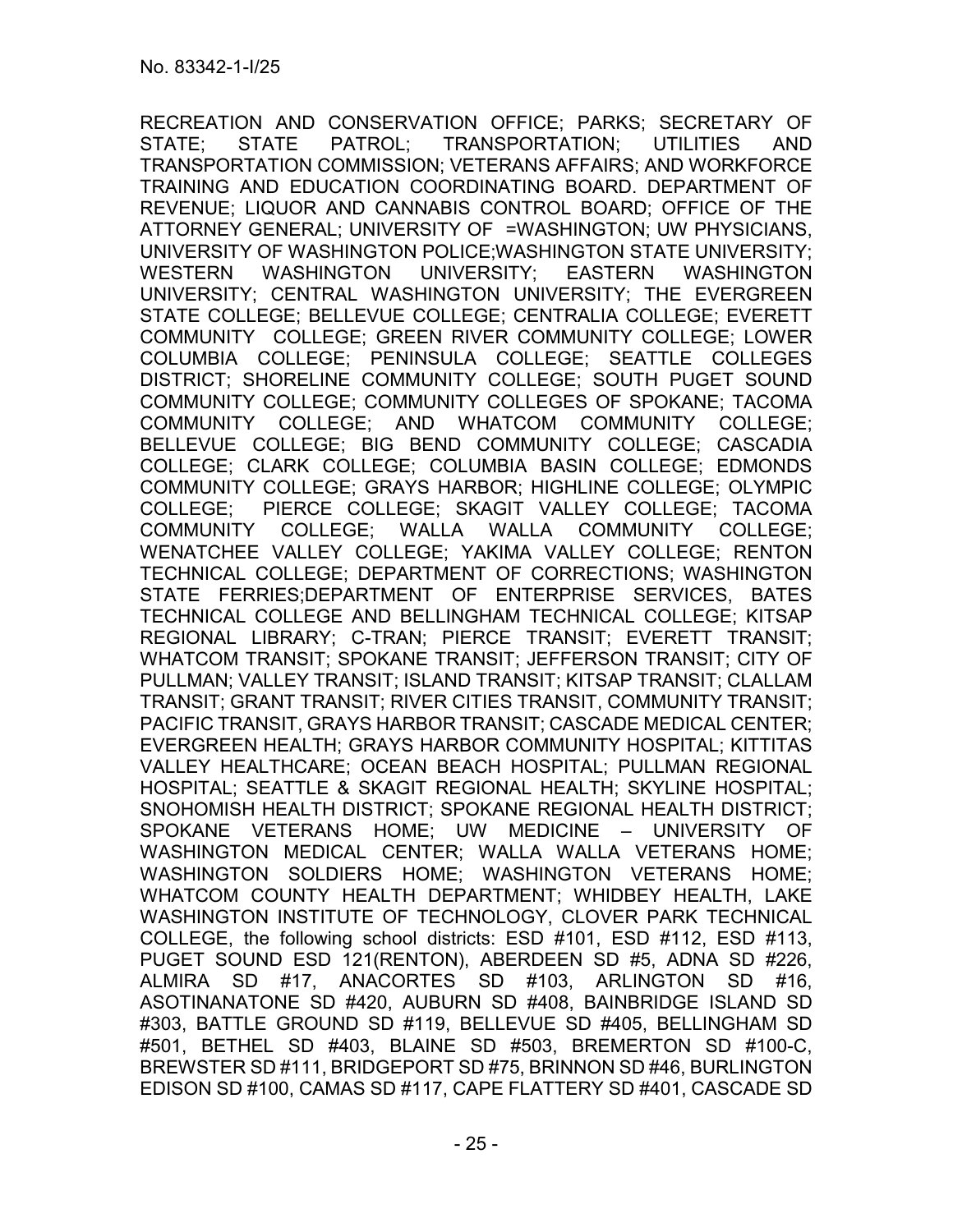#228, CASHMERE SD #222, CASTLE ROCK SD #401, CENTERVILLE SD #215, CENTRAL KITSAP SD #401, CENTRAL VALLEY SD #356, CENTRALIA SD #401, CHEHALIS SD #302, CHENEY SD #360, CHEWELAH SD #36, CHIMACUM SD #49, CLARKSTON SD #J 250-185, CLE ELUM-ROSLYN SD #404, CLOVER PARK SD #400, COLFAX SD #300, COLLEGE PLACE SD #250, COLTON SD #306, COLUMBIA (STEV) SD #206, COLUMBIA (WALLA) SD #400, COLVILLE SD #115, CONCRETE SD #11, CONWAY SD #317, COSMOPOLIS SD #99, COUPEVILLE SD #204, CRESCENT SD #313, CRESTON SD #073, CUSICK SD #59, DAMMAN SD #7, DARRINGTON SD #330, DAVENPORT SD #207, DAYTON SD #2, DEER PARK SD #414, DIERINGER SD #343, EAST VALLEY SPOKANE SD #361, EAST VALLEY YAKIMA SD #90, EASTMONT SD #206, EASTON SD #28, EATONVILLE SD #404, EDMONDS SD #15, ELLENSBURG SD #401, ELMA SD #68, ENDICOTT SD #308, ENTIAT SD #127, ENUMCLAW SD #216, EPHRATA SD #165, EVERETT SD #2, EVERGREEN (CLARK) SD #114, EVERGREEN (STEVENS) SD #205, FEDERAL WAY SD #210, FERNDALE SD #502, FIFE SD #417, FINLEY SD #53, FRANKLIN PIERCE SD #402, FREEMAN SD #358, GARFIELD SD #302, GOLDENDALE SD #404, GRAND COULEE DAM SD #301J, GRANDVIEW SD #116-200, GRANGER SD #204, GRANITE FALLS SD #332, GRAPEVIEW SD #54, GREAT NORTHERN SD #312, GREEN MOUNTAIN SD #103, GRIFFIN SD #324, HARRINGTON SD #204, HIGHLAND SD #203, HIGHLINE SD #401, HOCKINSON SD #98, HOOD CANAL SD #404, HOQUIAM SD #28, INCHELIUM SD #70, ISSAQUAH SD #411, KAHLOTUS SD 56, KALAMA SD #402, KELLER SD #3, KELSO SD #458, KENNEWICK SD #17, KENT SD #415, KETTLE FALLS SD #212, KIONA BENTON SD #52, KITTITAS SD #403, KLICKITAT SD #402, LA CENTER SD #101, LA CONNER SD #311, LACROSSE SD #126, LAKE CHELAN SD #129, LAKE QUINAULT SD #97, LAKE STEVENS SD #4, LAKE WASHINGTON SD #414, LAKEWOOD SD #306, LAMONT SD #264, LIBERTY SD #362, LIND SD #158, LONGVIEW SD #122, LOON LAKE SD #183, LOPEZ ISLAND SD #144, LYLE SD #406, LYNDEN SD #504, MABTON SD #120, MANSFIELD SD #207, MANSON SD #19, MARY M KNIGHT SD #311, MARY WALKER SD #207, MARYSVILLE SD #25, MC CLEARY SD #65, MEAD SD #354, MEDICAL LAKE SD #326, MERCER ISLAND SD #400, MERIDIAN SD #505, METHOW VALLEY SD #350, MONROE SD #103, MONTESANO SD #66, MORTON SD #214, MOSES LAKE SD #161, MOSSYROCK SD #206, MOUNT ADAMS SD #209, MOUNT BAKER SD #507, MOUNT PLEASANT SD #29-93, MOUNT VERNON SD #320, MUKILTEO SD #6, NACHES VALLEY SD #3, NAPAVINE SD #14, NASELLE GRAYS RIVER VALLEY SD #155, NESPELEM SD #14, NEWPORT SD #56-415, NINE MILE FALLS SD #325, NOOKSACK VALLEY SD #506, NORTH BEACH SD #64, NORTH FRANKLIN SD #J51-162, NORTH KITSAP SD #400, NORTH MASON SD #403, NORTH RIVER SD #200, NORTH THURSTON SD #3, NORTHPORT SD #211, NORTHSHORE SD #417, OAK HARBOR SD #201, OAKVILLE SD #400, OCEAN BEACH SD #101, OCOSTA SD #172, ODESSA SD #105-157-166J, OKANOGAN SD #105, OLYMPIA SD #111, OMAK SD #19, ONALASKA SD #300, ONION CREEK SD #30, ORCAS ISLAND SD #137, ORIENT SD #65, ORONDO SD #13, OROVILLE SD #410, ORTING SD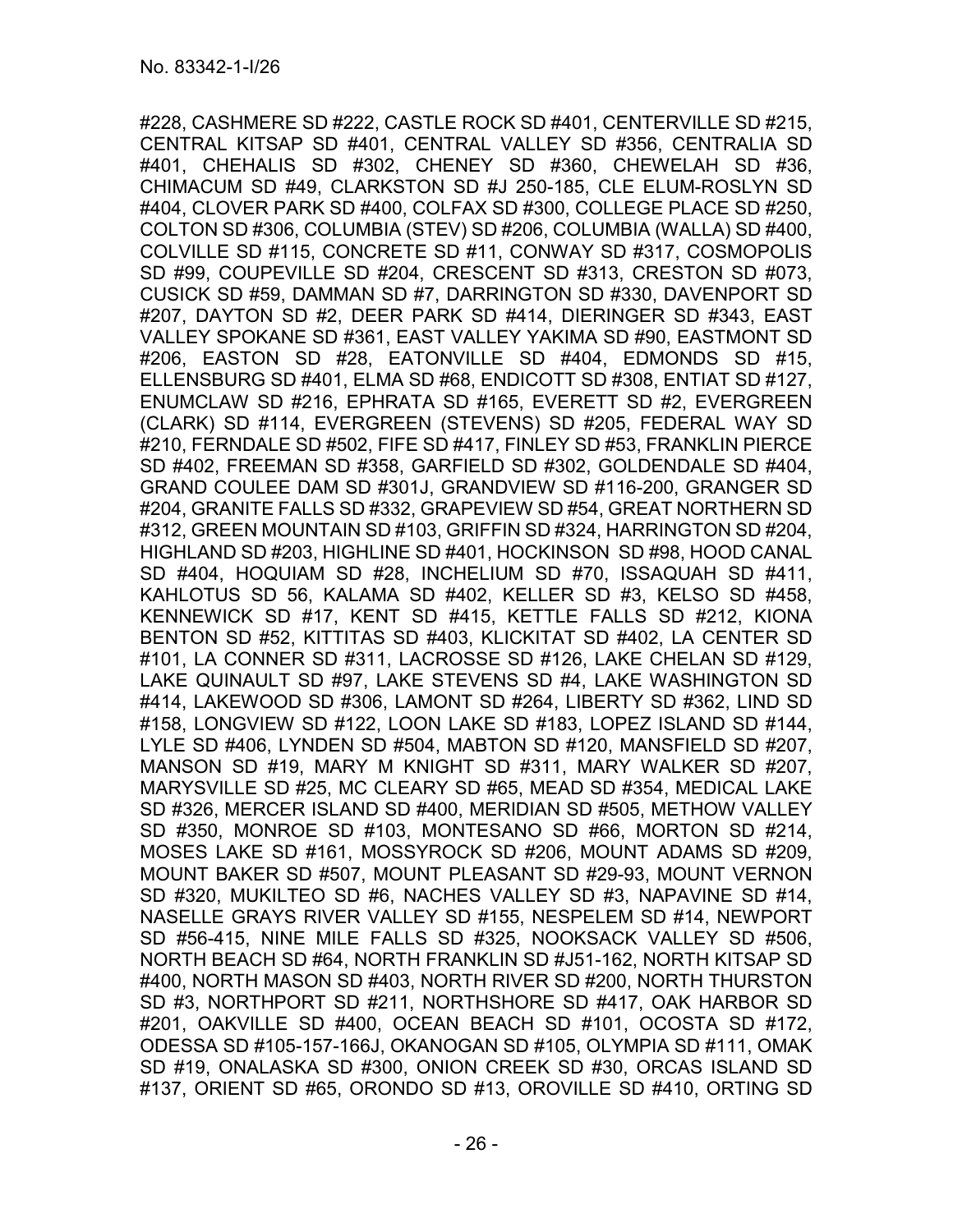#344, OTHELLO SD #147-163-55, PALOUSE SD #301, PASCO SD #1, PATEROS SD #122, PE ELL SD #301, PENINSULA SD #401, PIONEER SD #402, POMEROY SD #110, PORT ANGELES SD #121, PORT TOWNSEND SD #50, PRESCOTT SD #402-37, PROSSER SD #116, PULLMAN SD #267, PUYALLUP SD #3, QUEETS-CLEARWATER SD #20, QUILCENE SD #48, QUILLAYUTE VALLEY SD #402, QUINCY SD #144-101, RAINIER SD #307, RAYMOND SD #116, REARDANEDWALL SD #9, RENTON SD #403, REPUBLIC SD #309, RICHLAND SD #400, RIDGEFIELD SD #122, RITZVILLE SD #160-67, RIVERSIDE SD #416, RIVERVIEW SD #407, ROCHESTER SD #401, ROSALIA SD #320, ROYAL SD #160, SAN JUAN ISLAND SD #149, SEATTLE SD #1, SEDRO WOOLLEY SD #101, SELAH SD #119, SELKIRK SD #70, SEQUIM SD #323, SHELTON SD #309, SHORELINE SD #412, SKYKOMISH SD #404, SNOHOMISH SD #201, SNOQUALMIE VALLEY SD #410, SOAP LAKE SD #156, SOUTH BEND SD #118, SOUTH KITSAP SD #402, SOUTH WHIDBEY SD #206, SOUTHSIDE SD #42, SPOKANE SD #81, SPRAGUE SD #8, STANWOOD-CAMANO SD #401, STEILACOOM HISTORICAL SD #1, STEVENSON-CARSON SD #303, SULTAN SD #311, SUMNER-BONNEY LAKE SD #320, SUNNYSIDE SD #201, TACOMA SD #10, TAHOLAH SD #77, TAHOMA SD #409, TEKOA SD #265, TENINO SD #402, THORP SD #400, TOLEDO SD #237, TONASKET SD #404, TOPPENISH SD #202, TOUCHET SD #300, TOUTLE LAKE SD #130, TUKWILA SD #406, TUMWATER SD #33, UNION GAP SD #2, UNIVERSITY PLACE SD #83, VALLEY SD #070, VANCOUVER SD #37, VASHON ISLAND SD #402, WAHKIAKUM SD #200, WAHLUKE SD #73, WAITSBURG SD #401, WALLA WALLA SD #140, WAPATO SD #207, WARDEN SD #146-161, WASHOUGAL SD #112-6, WASHTUCNA SD #109-43, WATERVILLE SD #209, WELLPINIT SD 49, WENATCHEE SD #246, WEST VALLEY (SPOK) #363, WEST VALLEY (YAK) SD #208, WHITE PASS SD #303, WHITE RIVER SD #416, WHITE SALMON SD #405, WILBUR SD #200, WILLAPA VALLEY SD #160, WILSON CREEK SD #167-202, WINLOCK SD #232, WISHKAH VALLEY SD #117, WISHRAM SD #94, WOODLAND SD #404, YAKIMA SD #7, YELM SD #2, ZILLAH SD #205, SEATTLE PUBLIC SCHOOLS FOR LOCAL 609, WA STATE PRINTER, KING COUNTY, PIERCE COUNTY, GRAYS HARBOR COUNTY, SPOKANE COUNTY, CITIES OF SEATTLE, TACOMA, AUBURN, KENT, REDMOND, BLACK DIAMOND, LAKE FOREST PARK, WOODINVILLE, GIG HARBOR, BLACK DIAMOND, ELMA, QUINCY, SNOHOMISH, TUMWATER, WINLOCK, FIFE, SEATTLE HOUSING AUTHORITY, SCORE, TACOMA-PIERCE COUNTY HEALTH DEPARTMENT, TACOMA-PIERCE COUNTY HUMANE SOCIETY, TOWN OF STEILACOOM, WASHINGTON STATE CONVENTION CENTER, WATER DISTRICT 125, WOODLAND PARK ZOO, SNOHOMISH COUNTY PUD, KING COUNTY HOUSING AUTHORITY, BENTON COUNTY PUBLIC UTILITY DISTRICT, CHELAN COUNTY PUBLIC UTILITY DISTRICT, CLALLAM COUNTY PUBLIC UTILITY DISTRICT, CLARK COUNTY PUBLIC UTILITY DISTRICT, FRANKLIN COUNTY PUBLIC UTILITY DISTRICT, GRAYS HARBOR COUNTY PUBLIC UTILITY DISTRICT, JEFFERSON COUNTY PUBLIC UTILITY DISTRICT, KITTITAS COUNTY PUBLIC UTILITY DISTRICT, KLICKITAT COUNTY PUBLIC UTILITY DISTRICT, LEWIS COUNTY PUBLIC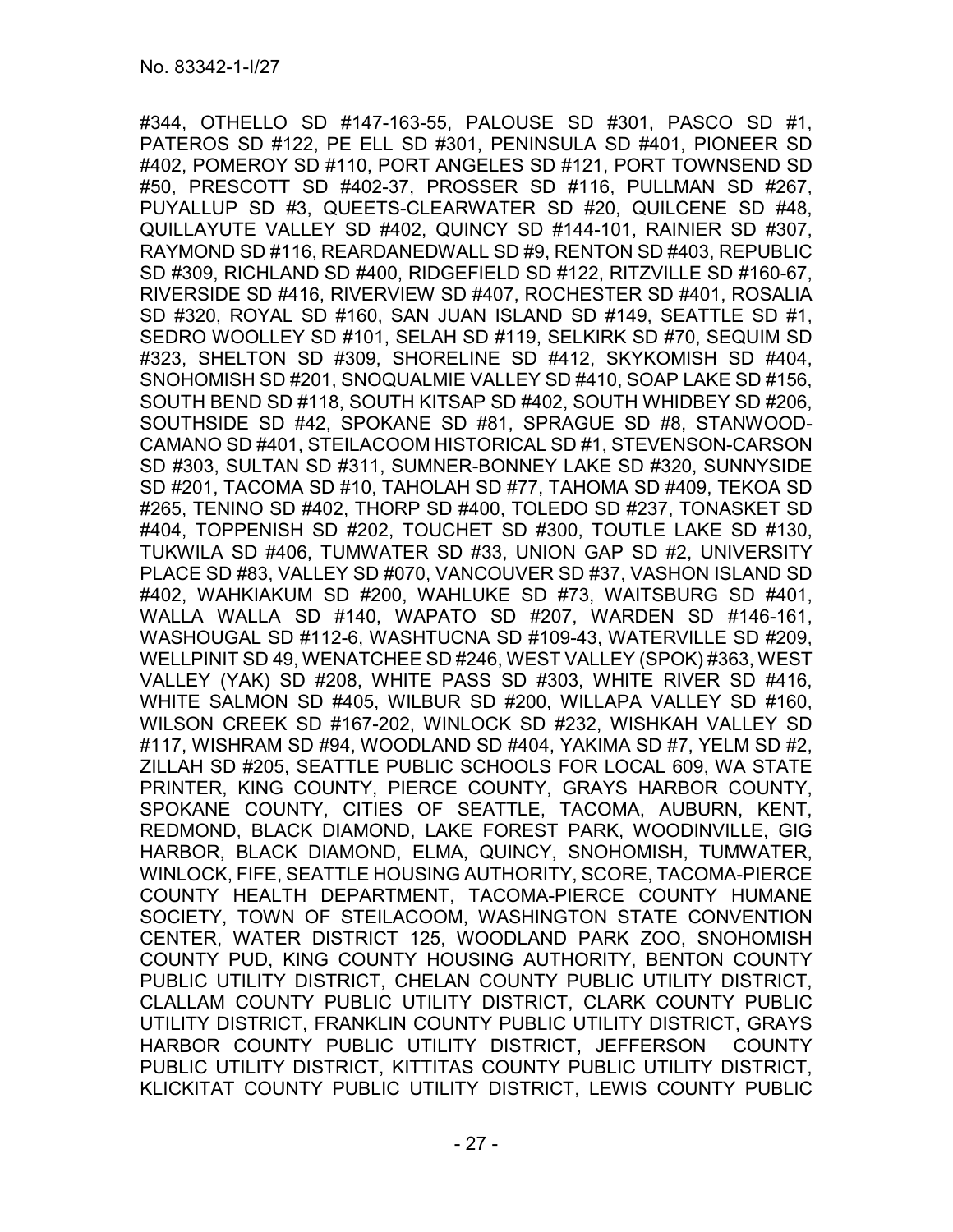UTILITY DISTRICT, MASON COUNTY PUBLIC UTILITY DISTRICT NO. 1, MASON COUNTY PUBLIC UTILITY DISTRICT, NO. 3, OKANOGAN COUNTY PUBLIC UTILITY DISTRICT, PACIFIC COUNTY PUBLIC UTILITY DISTRICT, PEND OREILLE COUNTY PUBLIC UTILITY DISTRICT, SKAGIT COUNTY PUBLIC UTILITY DISTRICT, THURSTON COUNTY PUBLIC UTILITY DISTRICT, ENERGY NORTHWEST, SEATTLE CITY LIGHT, KING COUNTY METRO, SOUND TRANSIT, , LAKEHAVE UTILITY DISTRICT, CITY OF SUMNER, CITY OF BUCKLEY, VASHON WATER DISTRICT 19, METROPOLITAN PARK DISTRICT OF TACOMA, MASON COUNTY, KITSAP COUNTY, EVERGREEN HOSPITAL, WASHINGTON STATE FERRIES AND PORT OF SEATTLE, ABERDEEN FIRE DEPARTMENT, BAINBRIDGE ISLAND FIRE DEPARTMENT, BENTON COUNTY FIRE DISTRICT 1, BENTON COUNTY FIRE DISTRICT 4, BENTON COUNTY FIRE PROTECTION DISTRICT 2, BENTON COUNTY FIRE DISTRICT 6, BREMERTON FIRE DEPARTMENT, BREMERTON HOUSING AUTHORITY, CAMAS-WASHOUGAL FIRE DEPARTMENT, CENTRAL KITSAP FIRE AND RESCUE, CENTRAL PIERCE FIRE & RESCUE - PIERCE COUNTY FIRE DISTRICT 6, CHEHALIS FIRE DEPARTMENT, CHELAN COUNTY FIRE DISTRICT 7, CHELAN-DOUGLAS HEALTH DISTRICT, CITY OF ABERDEEN, CITY OF ALGONA, CITY OF BOTHELL, CITY OF CHENEY, CITY OF CLARKSTON, CITY OF COLLEGE PLACE, CITY OF EDMONDS, CITY OF ELLENSBURG, CITY OF KENNEWICK, CITY OF KIRKLAND, CITY OF MERCER ISLAND, CITY OF MOSES LAKE, CITY OF MUKILTEO, CITY OF ORTING, CITY OF PASCO, CITY OF PORT ANGELES, CITY OF REDMOND, CITY OF RICHLAND, CITY OF SNOQUALMIE, CITY OF SPOKANE, CITY OF SPOKANE VALLEY, CITY OF SUNNYSIDE, CITY OF TUKWILA, CITY OF WENATCHEE, CLALLAM COUNTY FIRE DISTRICT 3, CLARK COUNTY FIRE AND RESCUE, CLARK COUNTY FIRE DISTRICT 3, CLARK COUNTY FIRE DISTRICT 6, COLUMBIA COUNTY FIRE DISTRICT 3, COWLITZ 2 FIRE AND RESCUE, COULEE CITY FIRE DEPARTMENT, COWLITZ COUNTY FIRE DISTRICT 5, COWLITZ COUNTY FIRE DISTRICT 6, DOUGLAS COUNTY FIRE DISTRICT 2, DUPONT FIRE DEPARTMENT, DUVALLKING COUNTY FIRE PROTECTION DISTRICT 45, EAST COUNTY FIRE AND RESCUE, EAST JEFFERSON FIRE AND RESCUE, EAST PIERCE FIRE AND RESCUE, ELLENSBURG LIBRARY, FRANKLIN COUNTY FIRE DISTRICT 3, GIG HARBOR FIRE & MEDIC ONE / PIERCE COUNTY FIRE DISTRICT 5, GRAHAM FIRE AND RESCUE / PIERCE COUNTY FIRE PROTECTION DISTRICT 21, GRANDVIEW FIRE DEPARTMENT, GRANT COUNTY FIRE DISTRICT 3, GRAYS HARBOR FIRE DISTRICT 7, GRAYS HARBOR FIRE DISTRICT 2, GRAYS HARBOR FIRE DISTRICT 5, HANFORD FIRE DEPARTMENT, HOQUIAM FIRE DEPARTMENT, KEY PENINSULA FIRE DEPARTMENT / PIERCE COUNTY FIRE DISTRICT 16, KING COUNTY FIRE DISTRICT 20 , KING COUNTY FIRE DISTRICT 27, KING COUNTY SHERRIFF'S OFFICE, KITSAP PUBLIC HEALTH DISTRICT, KITTITAS COUNTY, KLICKITAT COUNTY EMS DISTRICT 1, LACEY FIRE DISTRICT 3, LEWIS COUNTY FIRE DISTRICT 6, LEWIS COUNTY MEDIC ONE, LONGVIEW FIRE DEPARTMENT, MARYSVILLE FIRE DISTRICT, MASON COUNTY EMERGENCY COMMUNICATIONS (MACECOM), MASON COUNTY FIRE